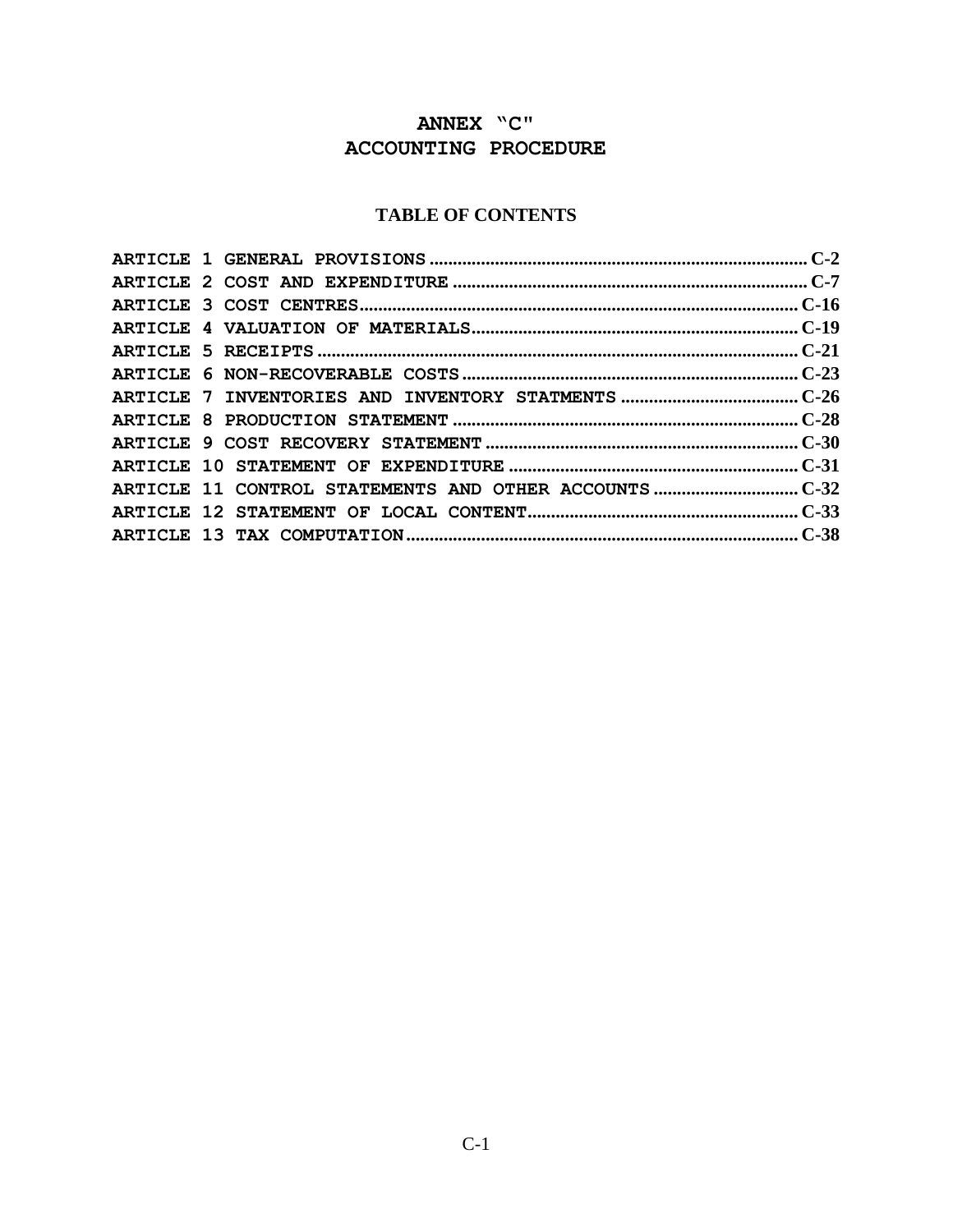#### **ARTICLE 1 GENERAL PROVISIONS**

#### <span id="page-1-0"></span>1.1 Definitions

The definitions contained in Article 1 of the Production Sharing Contract to which this is annexed shall apply to this Accounting Procedure and have the same meaning except that references herein to Articles refer to Articles hereof unless otherwise indicated.

#### 1.2 Precedence of Documents

In the event of any inconsistency or conflict between the provisions of this Accounting Procedure and the provisions of the Contract, the provisions of the Contract shall prevail.

#### 1.3 Statements

Within Sixty (60) days from the end of each Calendar Quarter Contractor shall supply the Minister with the following statements:

- (a) A statement of expenditure classified in accordance with Articles 2, 3 and 5 hereof containing the information required by Article 10;
- (b) A statement of receipts in accordance with Article 5;
- (c) An inventory statement containing the information required by Article 7;
- (d) A production statement in accordance with Article 8;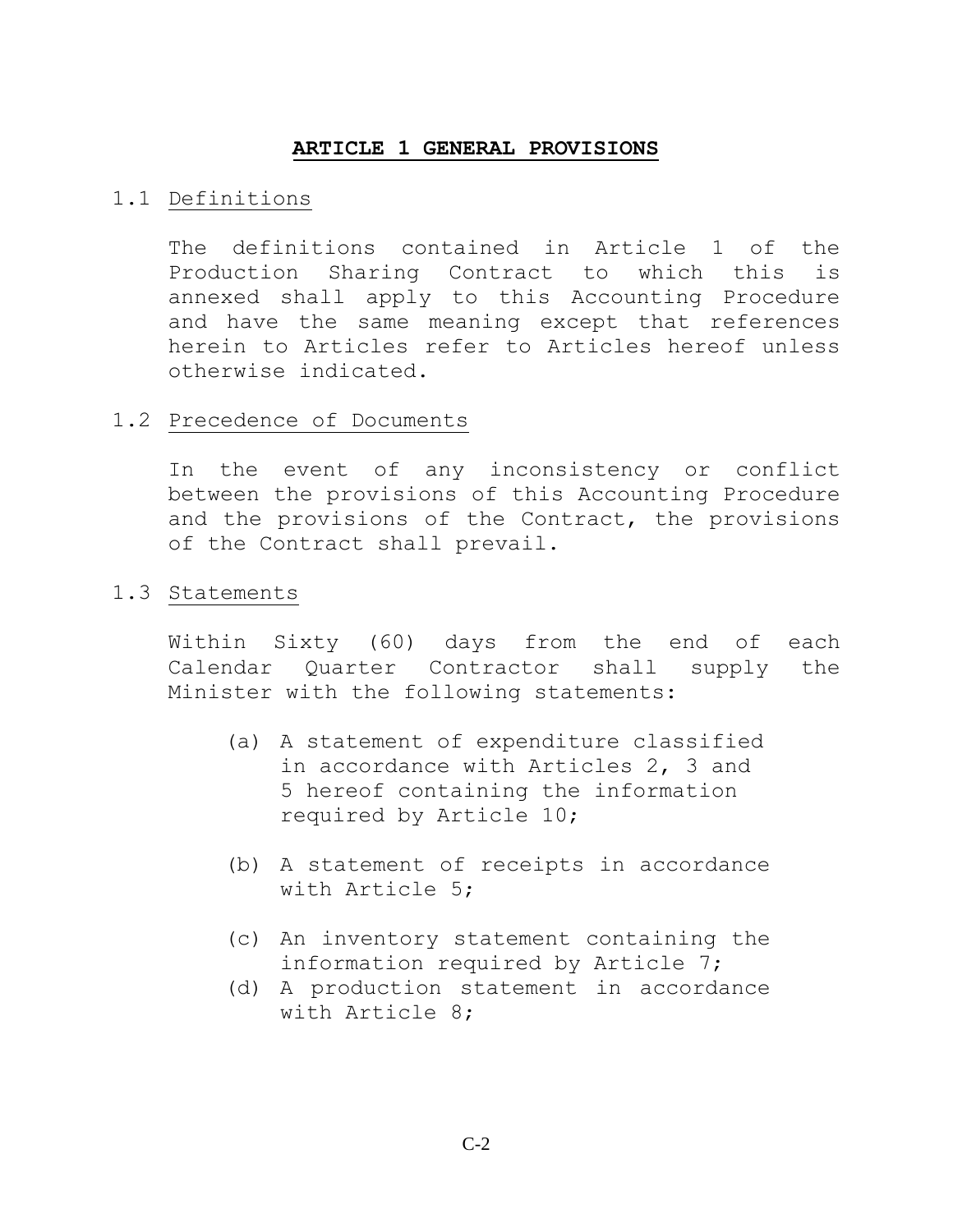- (e) A control statement containing the information required by Article 11, and
- (f) A statement of Local Content in accordance with Article 12.

Consolidated annual summaries of each of these statements shall also be provided to the Minister within Sixty (60) days after the end of the relevant Calendar Year.

## 1.4 Books of Account

Contractor's books for Petroleum Operations shall be kept on the accrual basis in United States dollars. Such books of account shall be kept in Trinidad and Tobago, in the English language and in accordance with International Financial Reporting Standards and the provisions of the Contract and this Accounting Procedure. All U.S. dollar expenditures shall be charged in the amount incurred. All expenditures incurred in Trinidad and Tobago currency shall be translated into United States Dollars in conformity with Article 22.2 of the Contract, and all other non-United States Dollar expenditures incurred shall be translated into United States Dollars at prevailing international exchange rates. Contractor shall maintain a record and documentation of the exchange rates used in translating Trinidad and Tobago currency or other non-United States Dollar expenditures to United States Dollars.

## 1.5 Revision of Accounting Procedure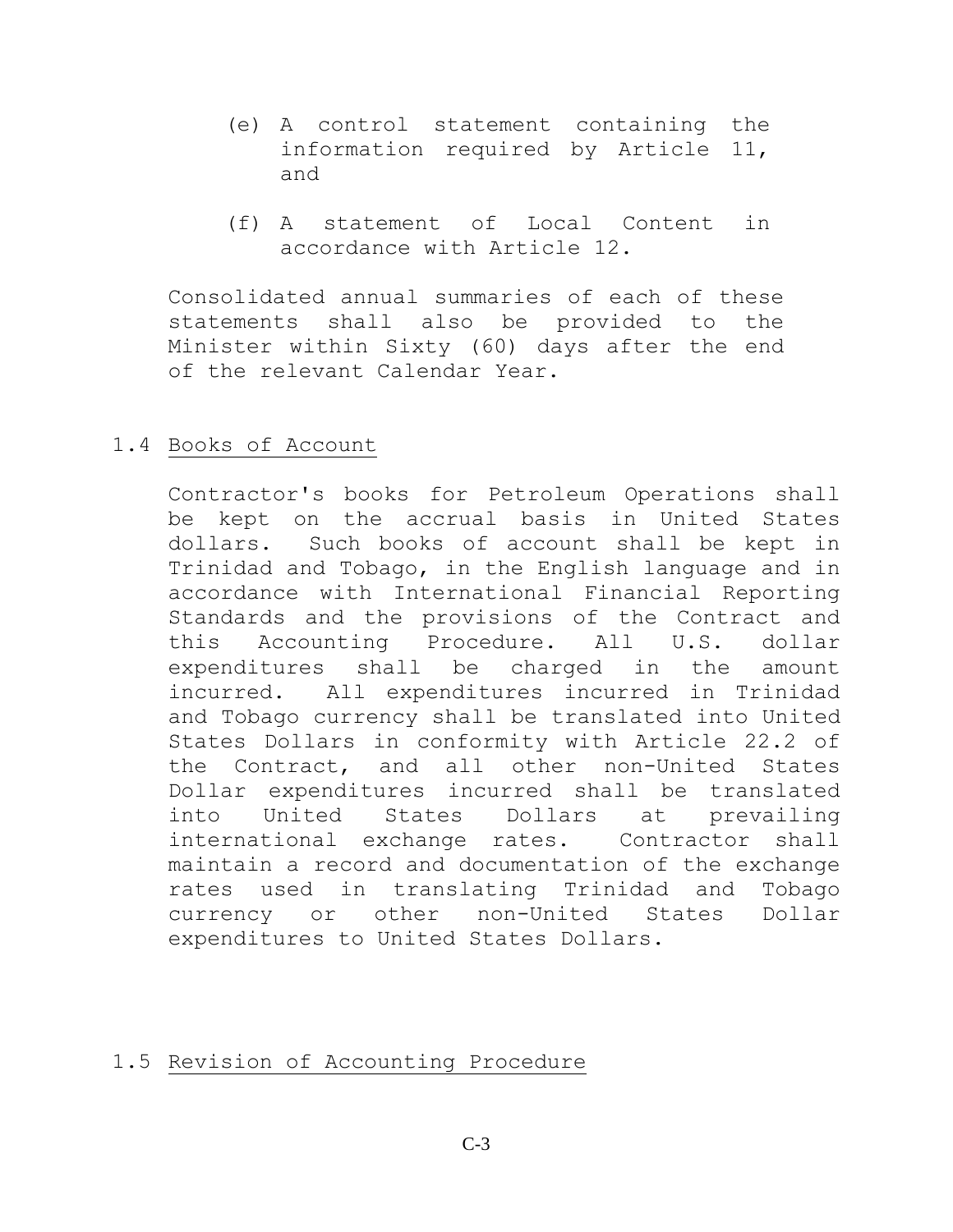This Accounting Procedure may be revised from time to time by written agreement between the Minister and Contractor.

# 1.6 Detailed Outline of Accounting System

Within Ninety (90) days after the Effective Date, Contractor shall present to the Minister the following:

- Chart of accounts with detailed classification by cost centres as specified by Article 3 hereof.
- Copy of its financial regulations and accounting procedures manual
- Name of the electronic management information system to be used by the Contractor
- Names of the accounting and other reports which will be generated by the information system
- Authorization to access the modules of the information system which will record the transactions and generate the reports required under this Contract
- Detailed organization chart
- Format of the monthly reporting system

# 1.7 Procurement Procedure

Within Ninety (90) days after the Effective Date Contractor shall furnish to the Minister the procurement procedures to be followed by Contractor for obtaining materials, equipment and services under the Contract.

## 1.8 Basis for all charges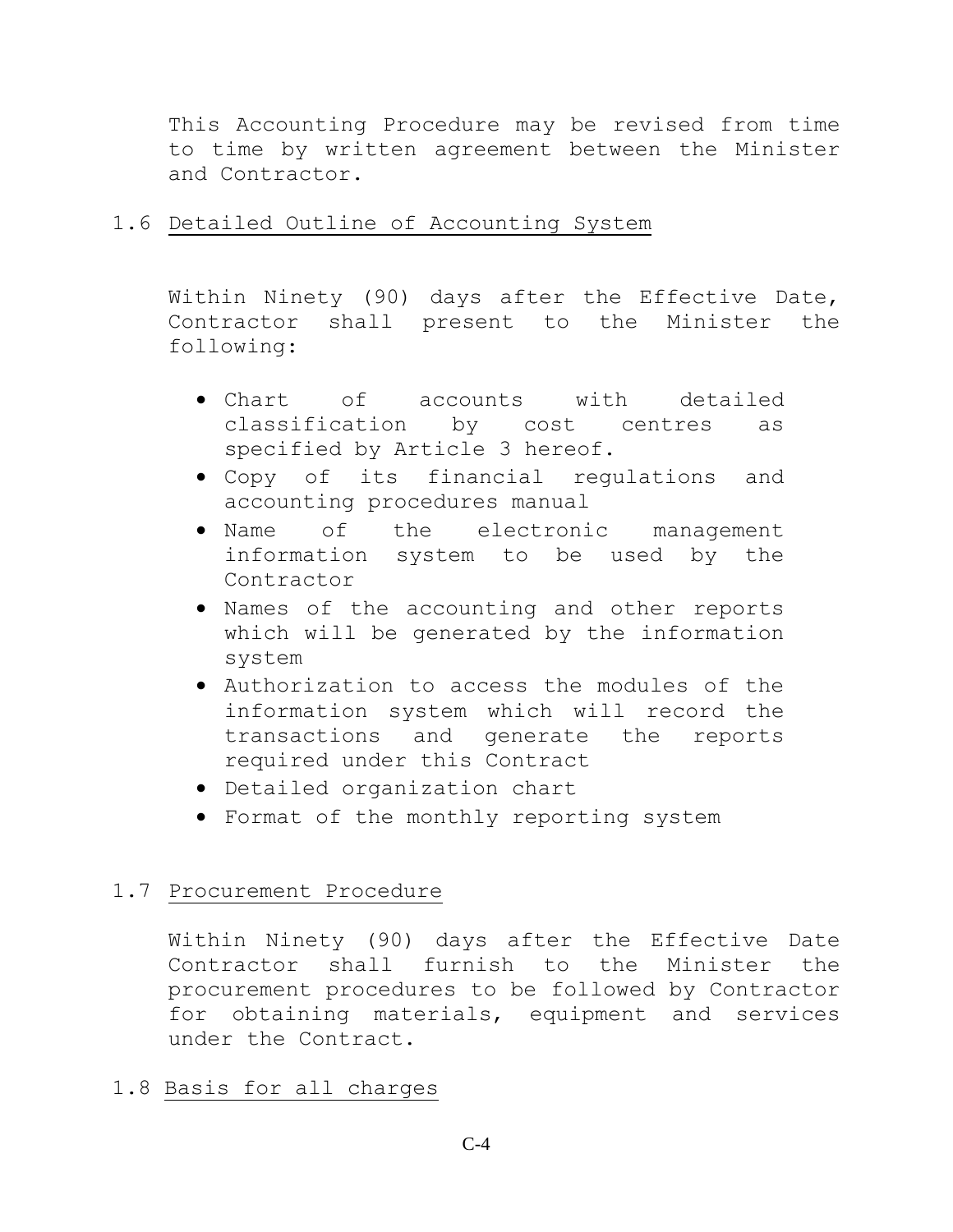Transactions shall be recorded to include without limitation such costs as broker's fees, transportation charges, loading and unloading fees, demurrage, import duties, surcharges and license fees associated with the procurement of materials and equipment, and applicable taxes.

With respect to costs incurred under this Contract, Minister expects that Contractor will purchase equipment, materials or services at a price that shall not exceed Fair Market Value. The Contractor shall keep such records as may be appropriate to substantiate the determination of Fair Market Value for materials and services purchased. Where materials or services are purchased without a competitive bidding process or from a party who is not at Arm's Length, the Contractor shall document at the date of the transaction the basis for concluding at the recorded price. Only the portion of such purchase price that does not exceed Fair Market Value shall be eligible for cost recovery and any amount of such purchase price in excess of Fair Market Value shall be a non-recoverable cost as provided for in Article 6 of this Accounting Procedure.

Where equipment, materials or services are acquired in the Caribbean-Latin American region, the market conditions in this region shall be considered in determining the Fair Market Value.

#### 1.9 Prepayments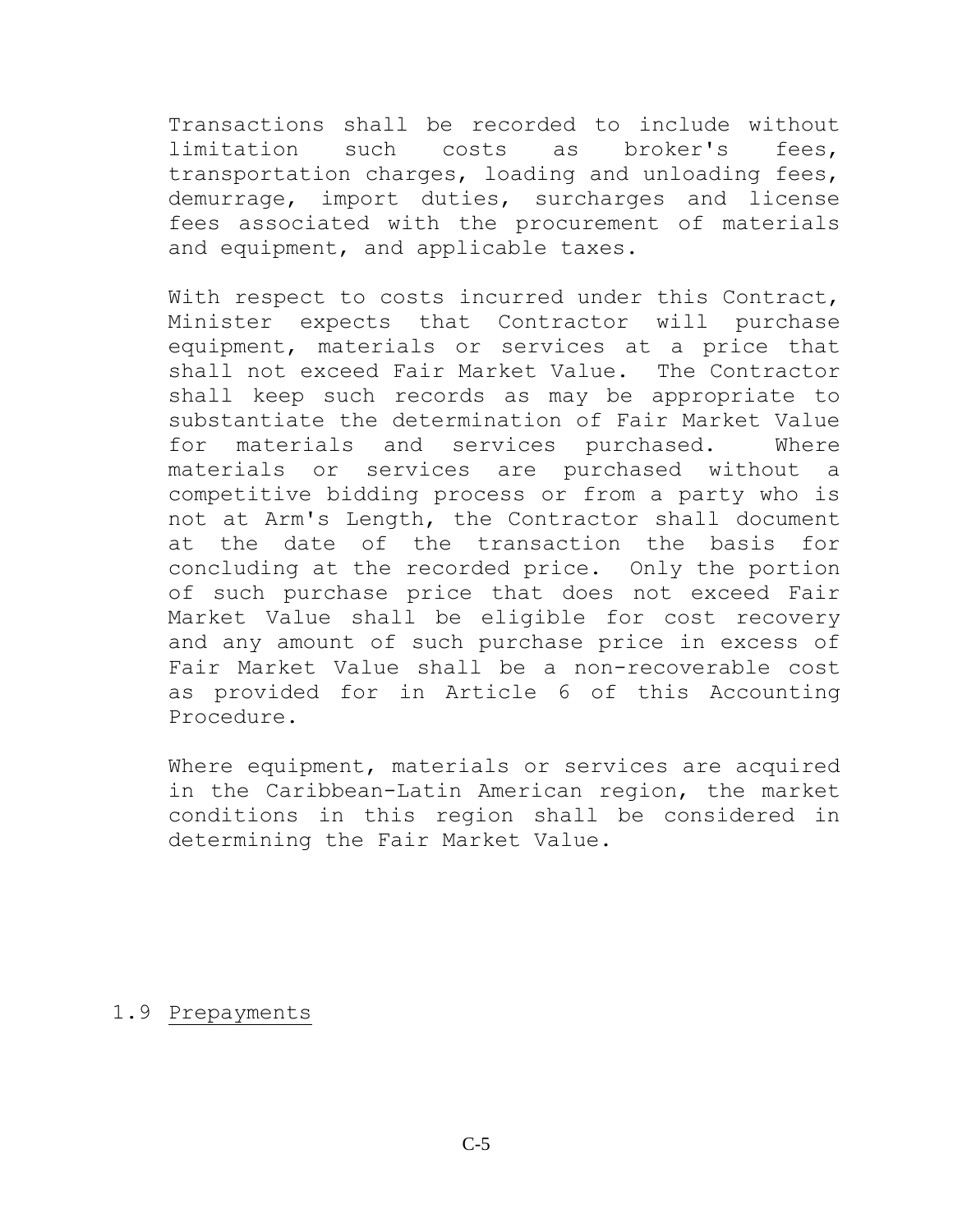Deposits for or prepayments for goods or services shall not result in cost recovery until these goods and services are fully received.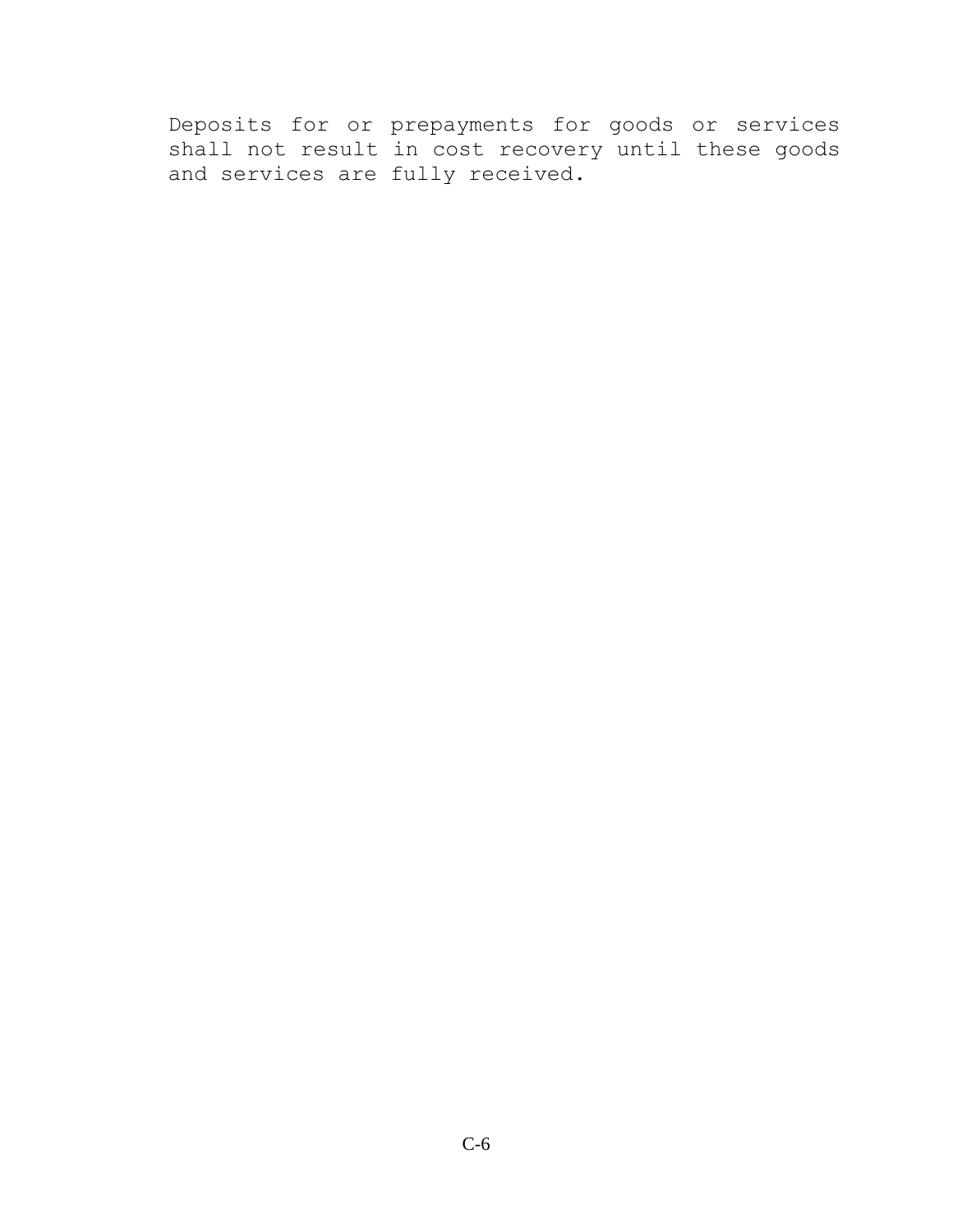#### **ARTICLE 2 COST AND EXPENDITURE**

#### <span id="page-6-0"></span>2.1 Classification of Costs and Expenditures

The detailed chart of accounts will be submitted to the Minister pursuant to Article 1.6 hereof. However, as a minimum, costs and expenditures subject to cost recovery shall be accounted for in accordance with the following classifications:

(a) Surface Use Rights

All direct costs attributable to the acquisition, renewal or relinquishment of surface use rights for areas required by Contractor for installations and operations forming part of Petroleum Operations.

- (b) Labour
	- (i) Actual salaries and wages of Contractor's employees directly engaged in Trinidad and Tobago in the various activities under the Contract, including salaries and wages paid to geologists, engineers and other employees temporarily assigned to and employed in such activities.
	- (ii) Actual salaries and wages of employees of Contractor's Affiliates, whose services are not covered by paragraph (f) (ii) or (l) hereof, attributable to time worked within or outside of Trinidad and Tobago on Petroleum Operations under the Contract and documented by time sheets.
	- (iii) Cost of overseas service premiums, living and housing allowances, and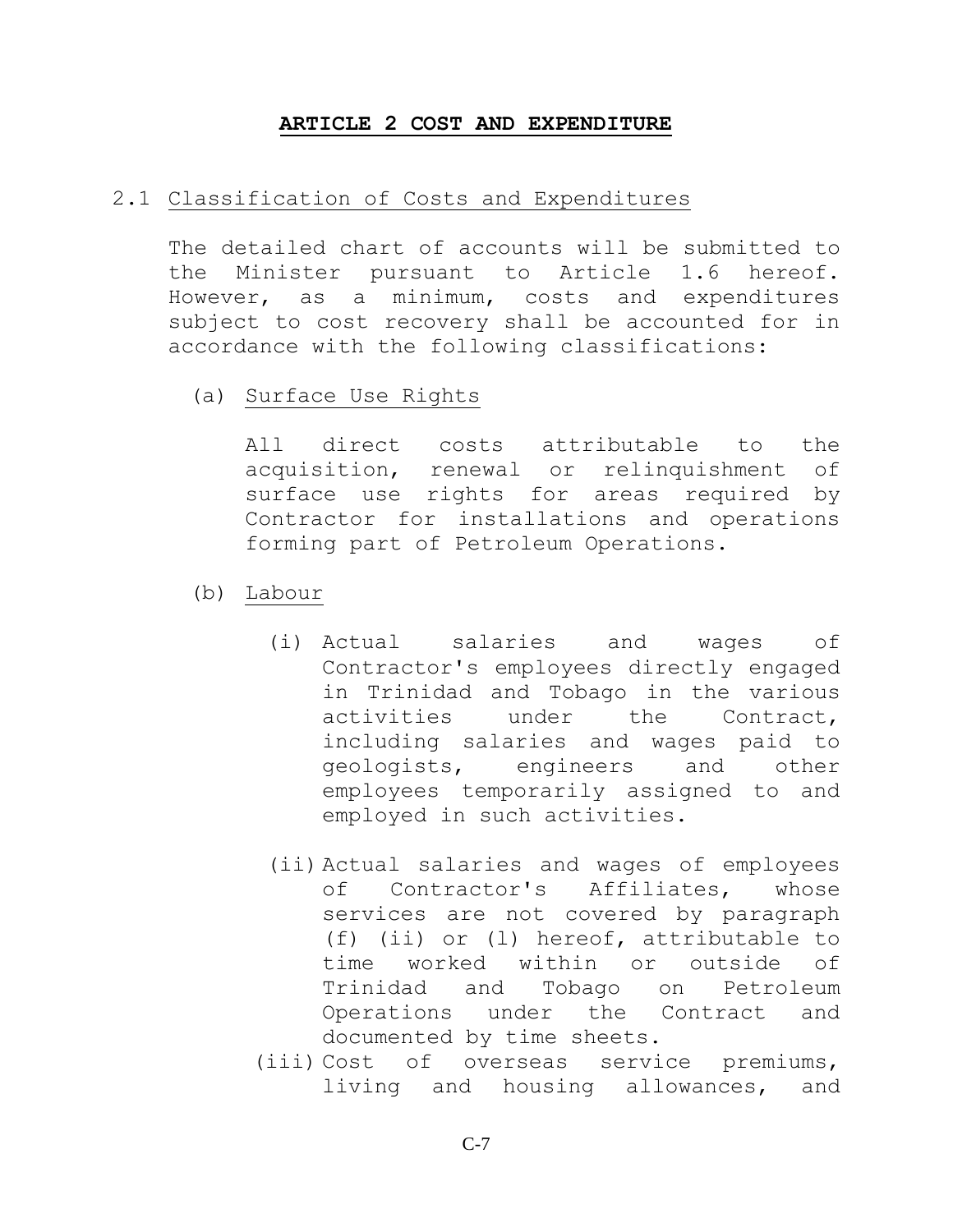other customary allowances applicable to salaries and wages of expatriate employees chargeable under paragraph (b) (i) hereof.

- (iv) Paid bonuses, overtime and other customary allowances applicable to salaries and wages of national employees chargeable under paragraph (b) (i) hereof.
- (v) Expenditures or contributions if any made pursuant to law or assessments imposed by Government which are applicable to labour costs chargeable under paragraph (b) (i) hereof.
- (c) Employee Benefits
	- (i) Cost of Contractor's established plans and policies for employee group life insurance, social security, hospitalization, pension, retirement, stock purchase, thrift, expatriate tax equalization, dependent education and other benefits of a like nature attributable to salaries and wages chargeable under paragraphs (b)(i) or (b)(ii) hereof.
	- (ii) Severance pay to national employees charged at a fixed rate applied to the national payroll, which will equal an amount equivalent to the maximum liability for such severance payments under applicable Trinidad and Tobago law.
- (d)Materials, Equipment and Supplies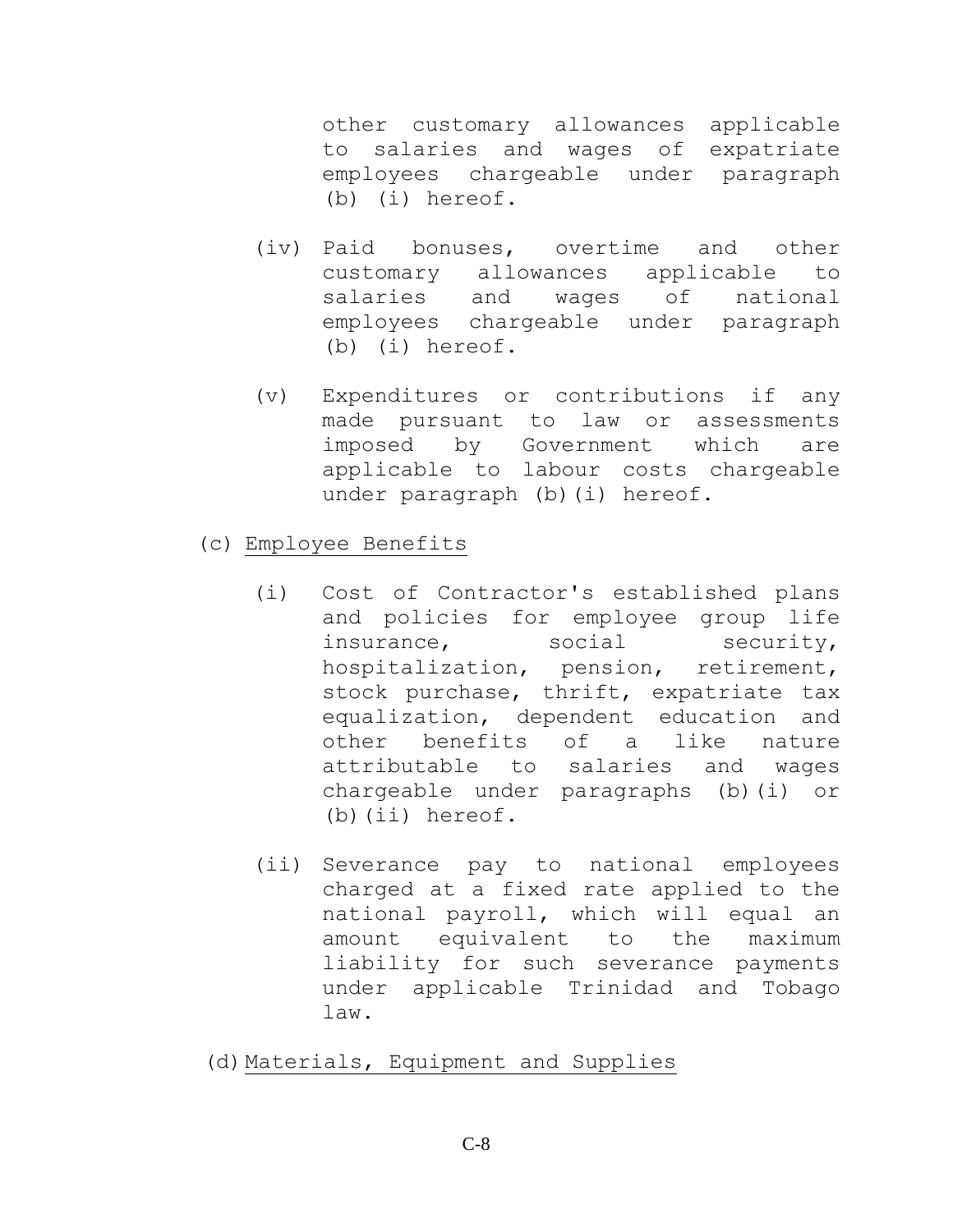- (i) Material, equipment and supplies purchased or furnished by Contractor valued in accordance with the provisions of Article 4 hereof.
- (ii) Material and equipment rented, charged at actual cost.
- (e)Transportation
	- (i) Transportation of equipment, Materials and supplies necessary for the conduct of Contractor's activities under the Contract.
	- (ii) Business travel and transportation expenses to the extent covered by established policies of Contractor, as incurred and paid by, or for expatriate and national employees in the conduct of Contractor's business.
	- (iii) Employee relocation costs for expatriate and national employees to the extent covered by established policy of Contractor; for expatriates, this will include all travel and relocation costs of such employees and their families to and from the employee's point of origin at the time of employment, at time of separation and for vacations, and travelling expenses for employees and their families incurred as a result of a transfer from one location to another within Trinidad and Tobago.

(f) Services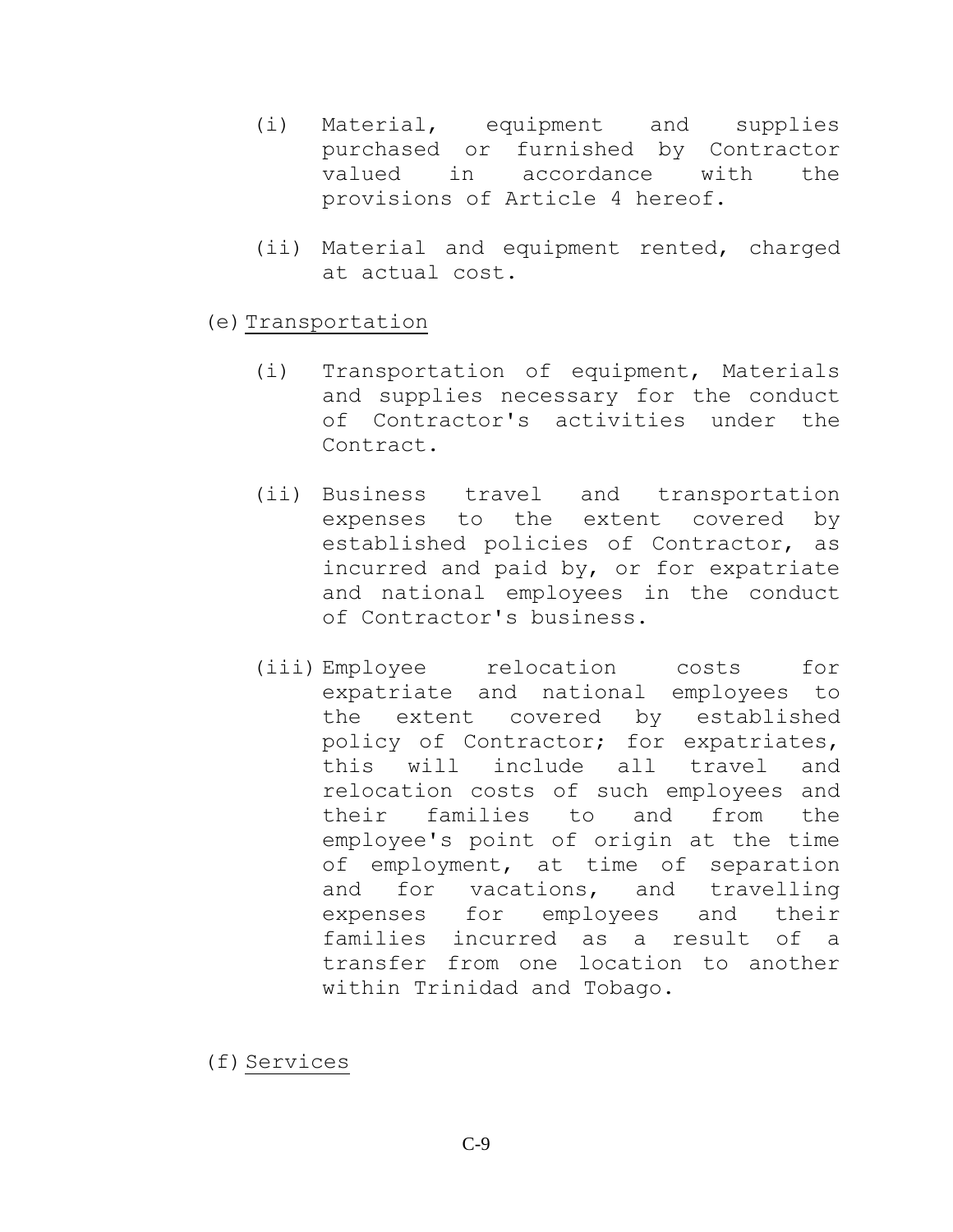### (i) Outside Services

The cost of consultants, contract services and utilities procured from third parties.

### (ii) Affiliated Services

Cost of services, including laboratory analysis, drafting, geophysical processing and interpretation, geological interpretation, engineering and data processing which are performed by Contractor's Affiliates in facilities inside or outside Trinidad and Tobago that are not covered by paragraph (b)(ii) or (k) hereof.

### (g)Damages and Losses

All costs or expenses necessary to replace or repair damage or losses incurred by fire, flood, storm, theft, accident or any other cause not controllable by Contractor through the exercise of reasonable diligence and not resulting through Contractor's failure to file timely claims and to diligently pursue such against the insurers. Contractor shall furnish the Minister written notice of damage or losses incurred in excess of Twenty-Five Thousand United States Dollars (USD 25,000.00) per occurrence, as soon as practicable after report of the same has been received by Contractor.

(h) Insurance and Claims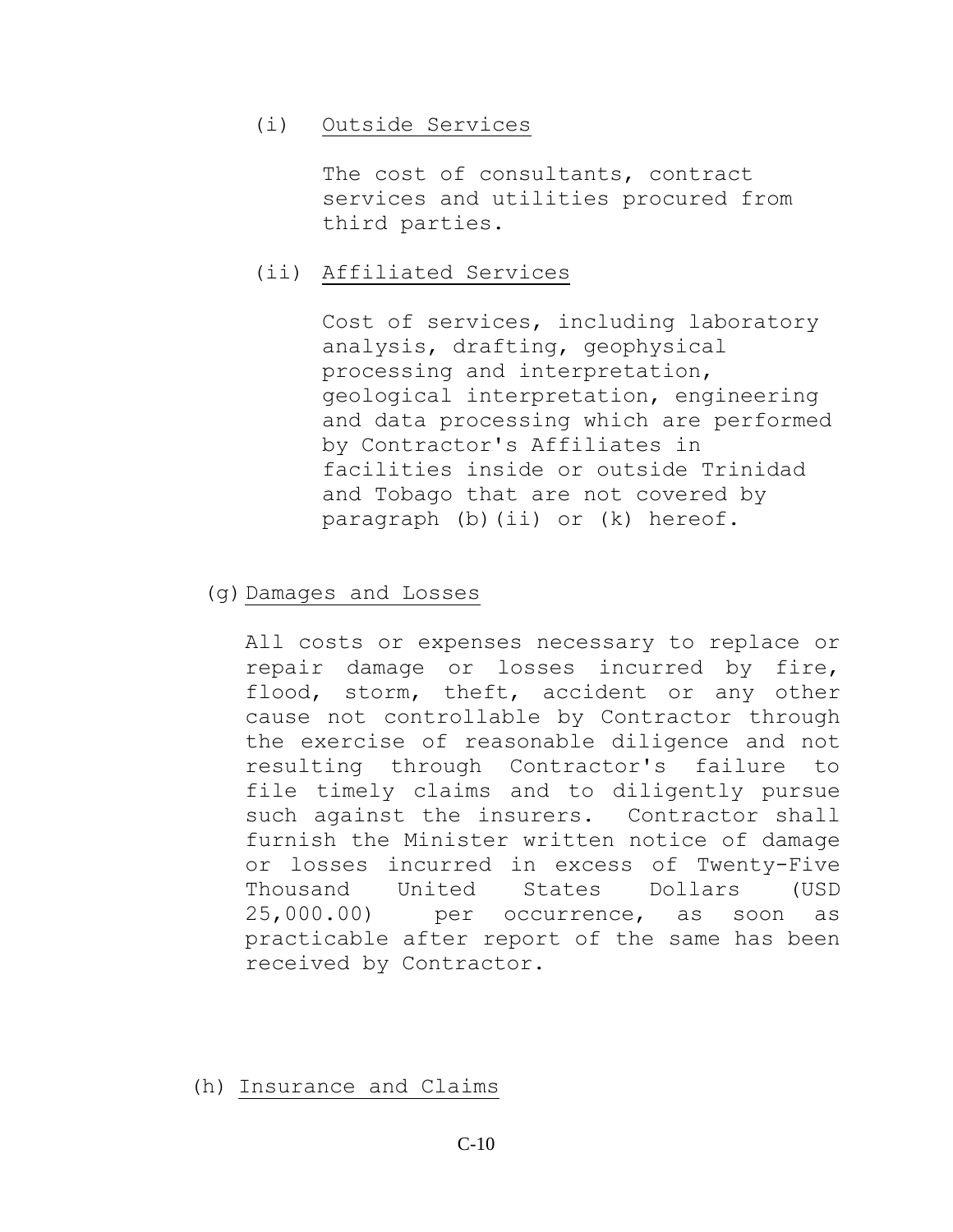The cost of insurance, including public liability, property damage and other insurances including the coverage against liabilities of Contractor to its employees and/or outsiders as may be carried by Contractor, or required by the laws, rules and regulations of Trinidad and Tobago or as the Minister and Contractor may agree upon. If no insurance is carried for a particular risk, all related actual expenditures incurred and paid by Contractor in settlement of any and all losses, claims, damages, judgments and any other expenses, including legal services, shall be charged to the appropriate expenditure account, provided such loss, claim or damage did not result from Contractor's failure to operate in accordance with the standards required by the Contract or failed to obtain insurance where good business practices would have justified such insurance.

# (i) Field Offices, Camps, Warehouses, Miscellaneous Facilities

Cost of establishing and operating field offices, camps, and other facilities such as shore bases, warehouses, water systems, and road or other transportation systems necessary for the conduct of Contractor's activities under the Contract.

#### (j) Legal Expenses

All costs and expenses of litigation, or legal services otherwise necessary or expedient for the protection of the Contract Area and facilities or infrastructure provided under the Contract; Petroleum Operations and facilities against third party claims,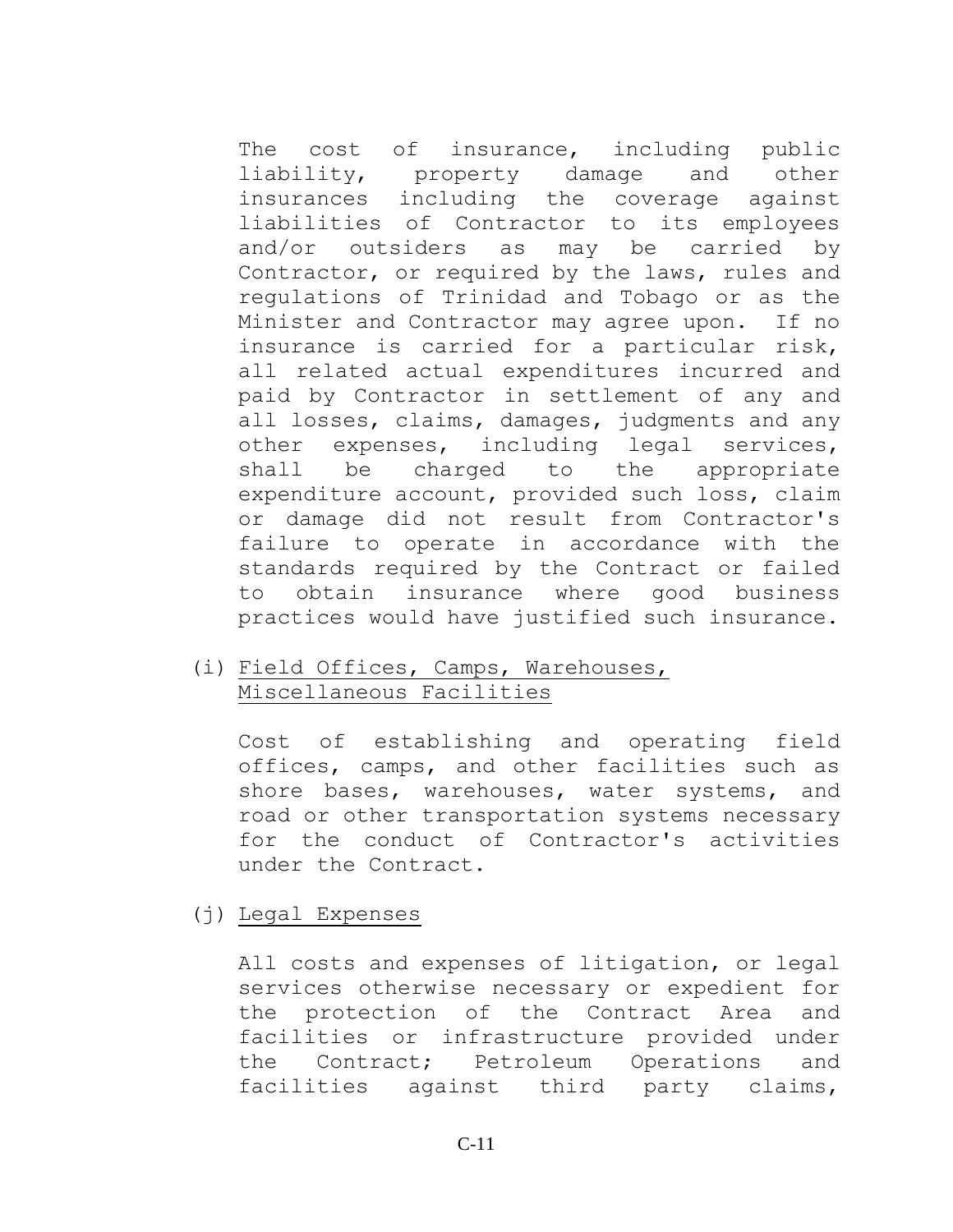including outside attorney's fees and expenses, together with all judgments obtained against the Parties or any of them on account of the operations under the Contract; and actual expenses incurred by a Party in securing evidence for the purpose of defending against any action or claim prosecuted or urged in connection with the operations or the subject matter of the Contract. In the event actions or claims affecting the interests hereunder shall be handled by the legal staff of Contractor or its Affiliates the cost of such personnel shall be chargeable under paragraph (b)(i) or (ii) hereof.

(k) General Expenses

Cost of staffing and maintaining Contractor's office or offices in Trinidad and Tobago except offices covered by paragraph (i)), excepting salaries of employees of Contractor or an Affiliate who are assigned to the various activities under the Contract which will be charged as provided in Article 2.1(b) hereof.

- (l) Administrative Overhead
	- (i) Contractor's administrative overhead outside Trinidad and Tobago applicable to the Petroleum Operations under the Contract prior to the date of the first Declaration of Commercial Discovery in the Contract Area shall be charged in accordance with the following rates with respect to all expenditures allowable for Cost Recovery other than administrative overheads: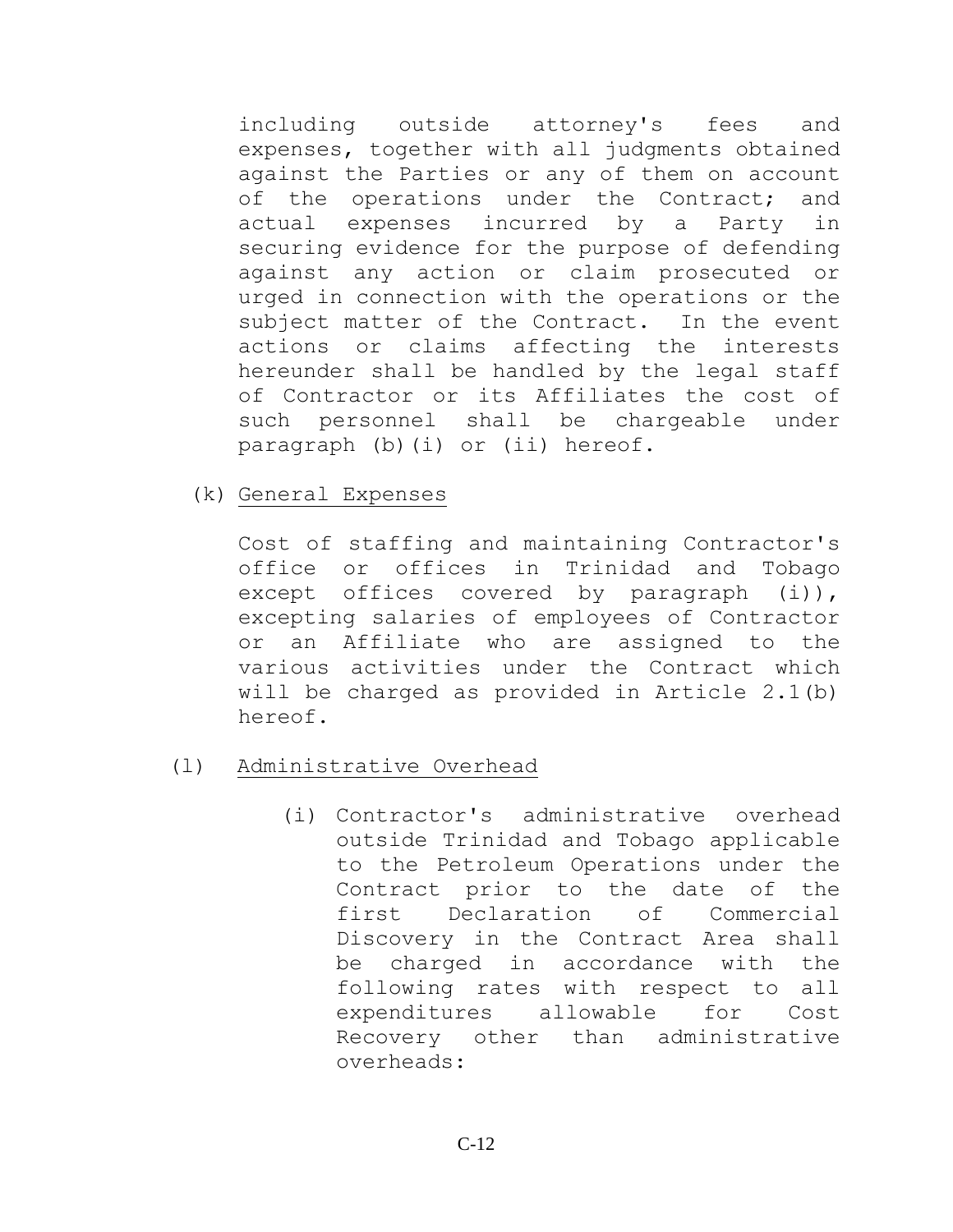Three percent (3%) of the first Ten Million United States Dollars (USD 10,000,000.00) of such expenditures paid during the Calendar Year;

Two percent (2%) of the next Six Million United States Dollars (USD 6,000,000.00) such expenditures paid during the Calendar Year; and

One percent (1%) of amounts exceeding Sixteen Million United States Dollars (USD 16,000,000.00) of such expenditures paid during the Calendar Year.

(ii) Contractor's administrative overhead outside Trinidad and Tobago applicable to Petroleum Operations under the Contract after the date of the first Declaration of Commercial Discovery in the Contract Area shall be charged in accordance with the following rates with respect to all expenditures allowable for Cost Recovery other than administrative overhead:

Five-tenths of one percent (0.5%) of the first Forty Million United States Dollars (USD 40,000,000.00) United States Dollars of such expenditures paid during the Calendar Year; Four-tenths of one percent (0.4%) of amounts exceeding Forty Million United States Dollars (USD 40,000,000.00) but not greater than One Hundred Million United States Dollars (USD 100,000,000.00) of such expenditures paid during the Calendar Year; and

Three-tenths of one percent (0.3%) of amounts exceeding One Hundred Million United States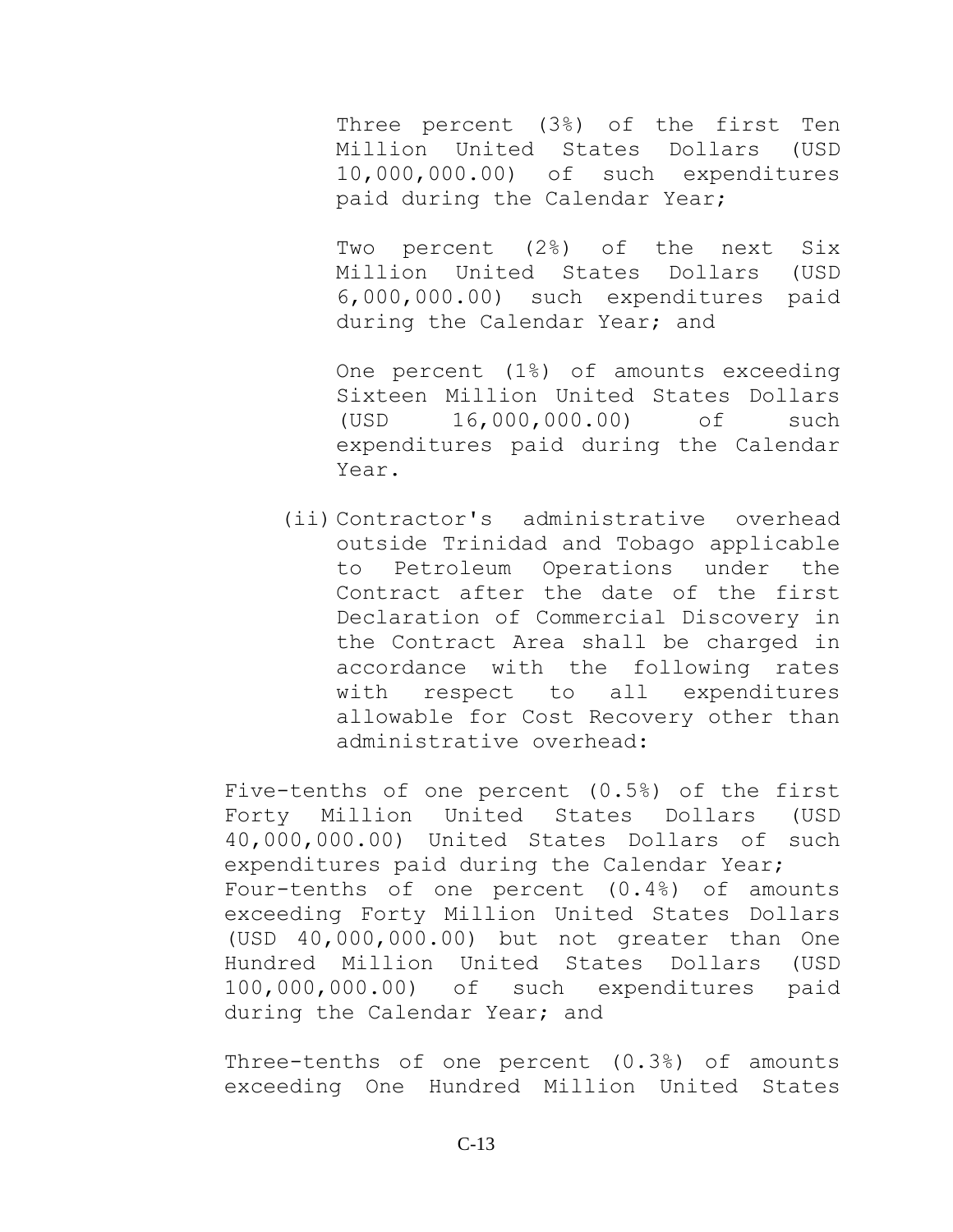Dollars (USD 100,000,000.00) of such expenditures paid during the Calendar Year.

- (iii)Contractor shall make provisional monthly charges to the accounts based on the above rates.
- (iv) Such overhead charges shall be considered full compensation to Contractor's Affiliates wherever located for the following types of assistance provided:
- (A) Executive

Time of executive officers above the rank of regional exploration manager.

(B) Treasury

Financial and exchange problems and payment of invoices.

(C) Purchasing

Procuring and forwarding materials, equipment and supplies.

(D) Exploration

Direction, advising and Production and controlling the entire project.

(E) Services

All direct services of Contractor's Affiliates not chargeable as direct charges under Articles 2.1(b) or 2.1(f)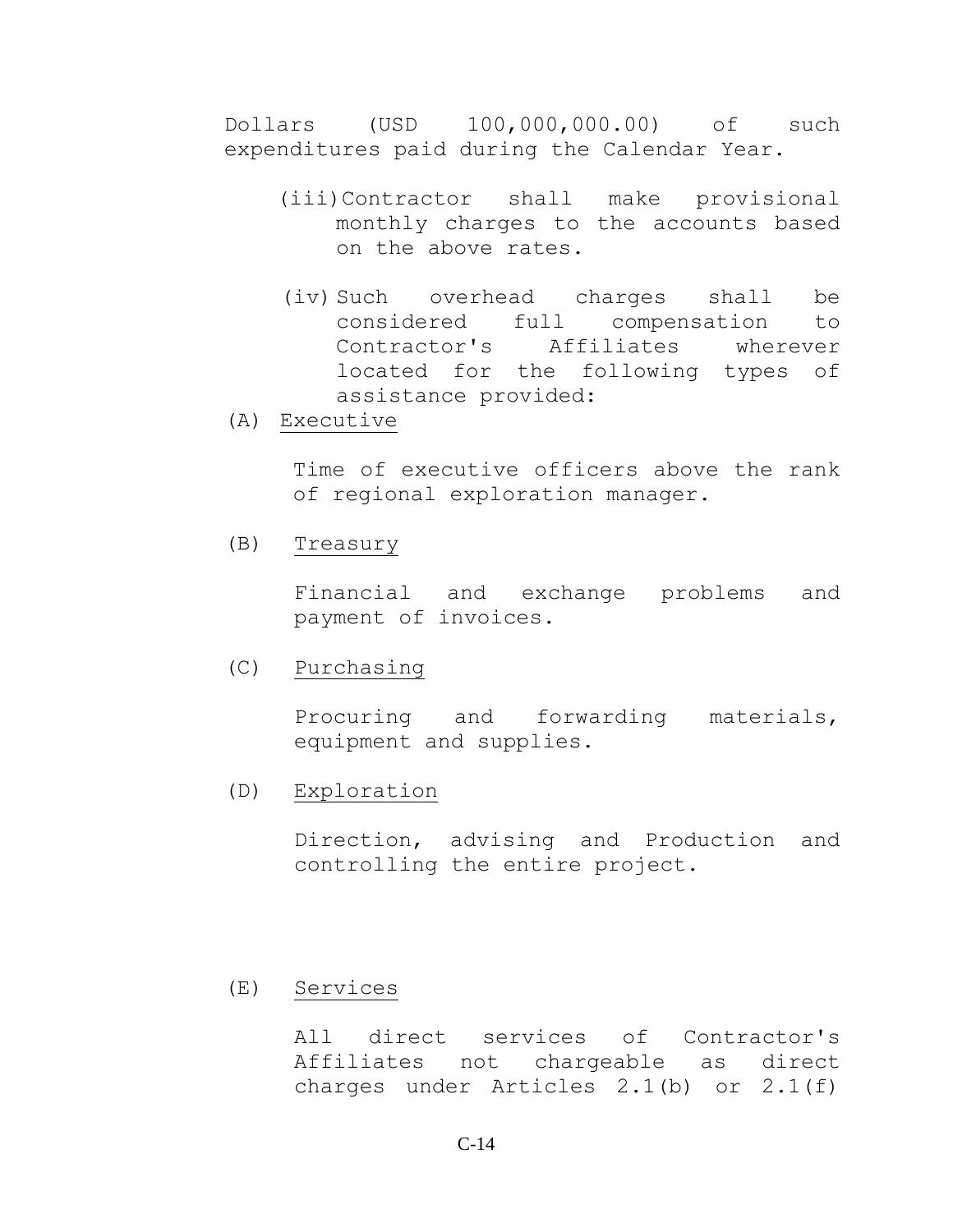hereof, provided by other departments such as legal, engineering, employee relations and personnel recruiting, administrative, accounting and audit which contribute time, knowledge and experience to the operation.

### (F) Import Duties and Taxes

All taxes, duties, levies or any other imposts, if any, paid in Trinidad and Tobago by Contractor under Article 23 of the Contract.

### (G) Bank Charges

Bank charges, bond fees and charges for any guarantees required under Article 8 of the Contract and routine bank charges for transfers of funds and currency exchange.

#### (H) Other Expenses

Any justified costs, expenses or expenditures, other than those which are covered, dealt with or excluded by Article 2 or Article 6, incurred by Contractor for the proper conduct of the Petroleum Operations under approved Work Programmes and budgets.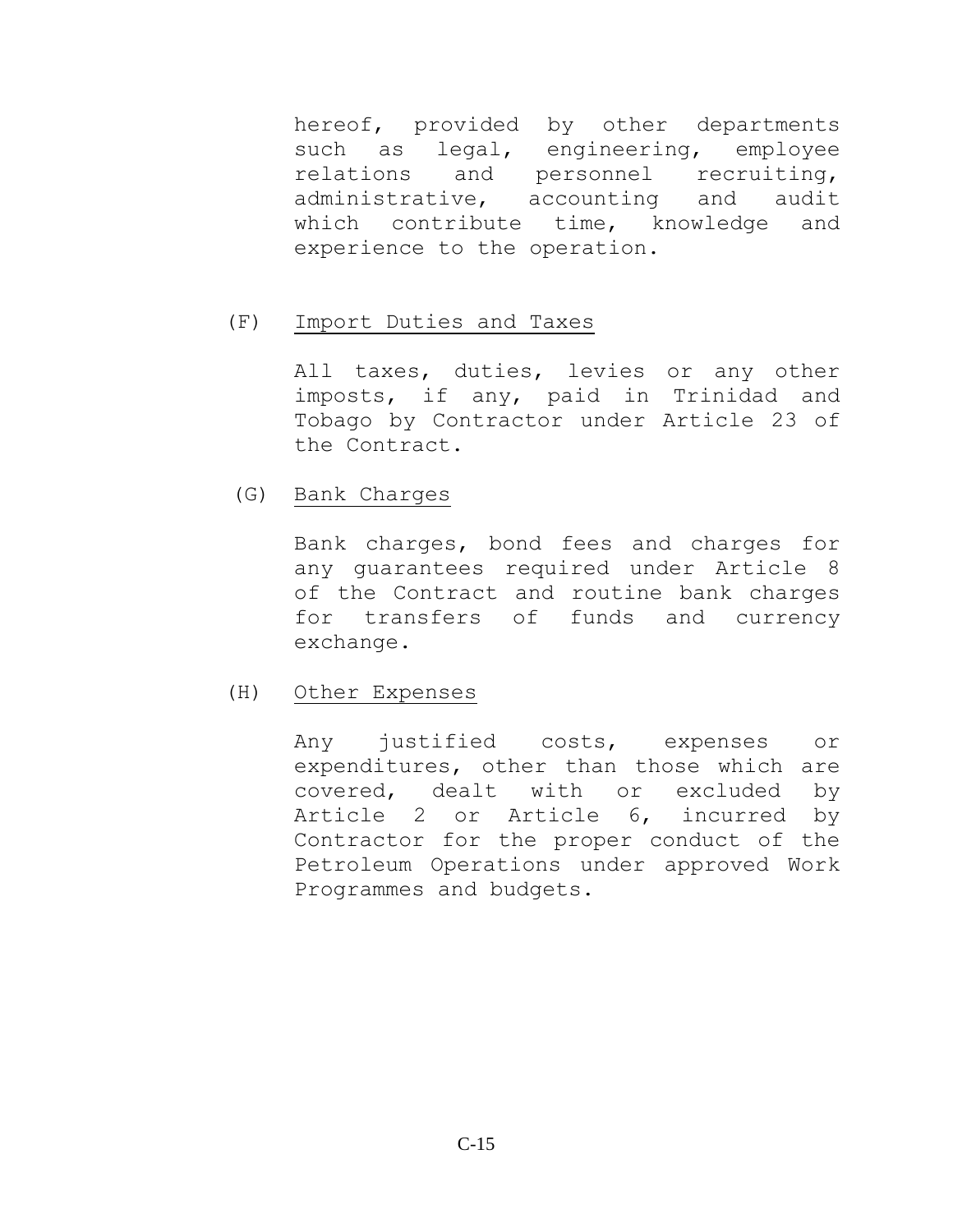#### **ARTICLE 3 COST CENTRES**

- <span id="page-15-0"></span>3.1 In order to provide for efficient control of the recoverable costs under the Contract, all costs must be presented for the Minister's review on the basis of cost centres and sub-divisions of these cost centres. The detailed division shall be presented to the Minister pursuant to Article 1.6 hereof. However, as a minimum the following divisions shall be established:
	- (a) The costs shall be allocated per area in the following manner:
		- (i) Each Exploration area;
		- (ii) Each individual Production area; and
		- (iii) Costs that cannot be related to a certain area.
	- (b) The costs shall be allocated per Petroleum Operation in the following manner:
		- (i) Exploration Operations, sub-divided further into:
			- (A) Geological, geochemical, paleontological, topographical and other surveys;
			- (B) Each individual geophysical survey;
			- (C) Each individual Exploration or Appraisal well;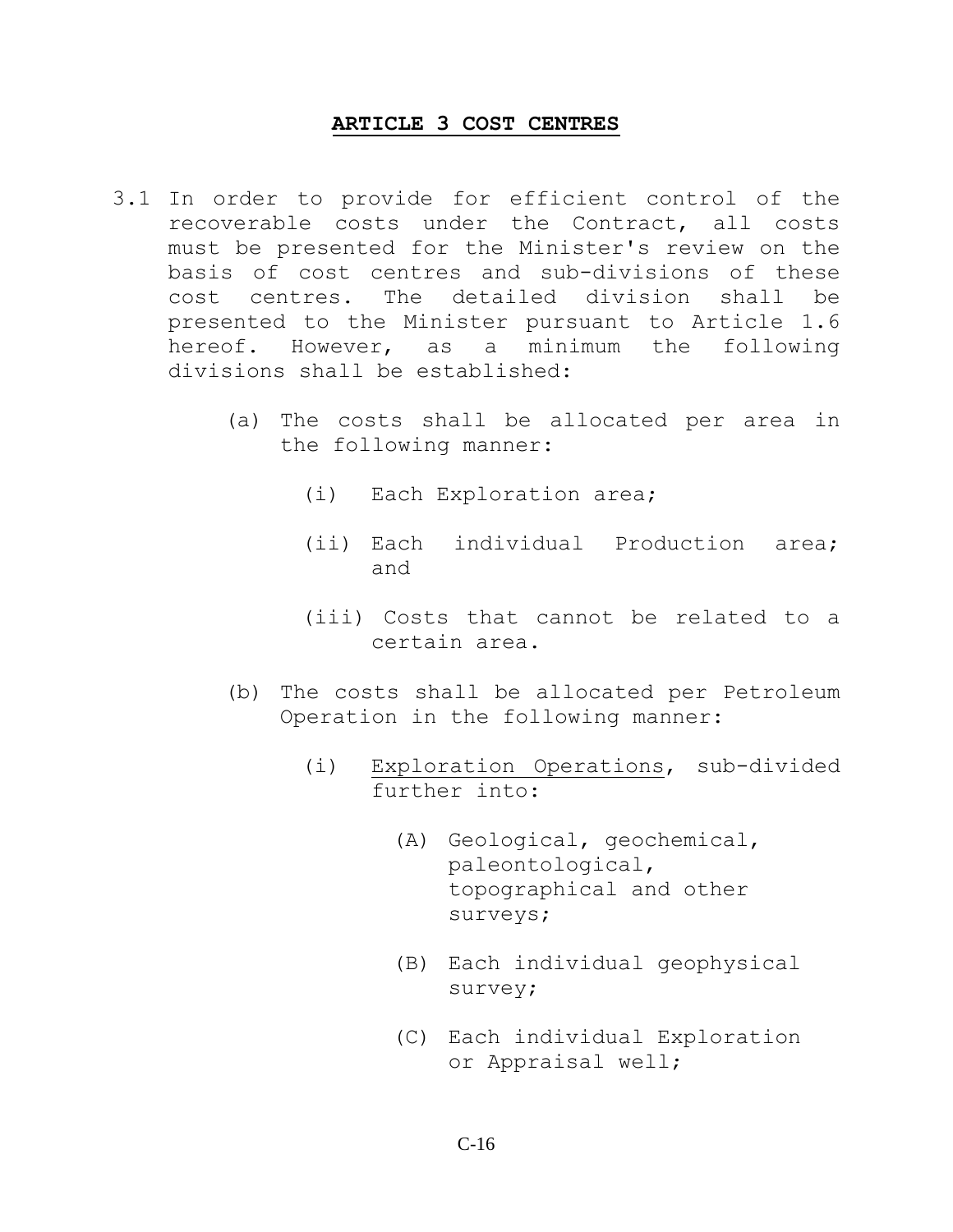- (D) Infrastructure (roads, airstrips, etc.);
- (E) Support facilities (warehouses, etc.), including an allocation of common service costs (costs related to various Petroleum Operations);
- (F) An allocation of the administrative overhead and general expenses; and
- (G) Other costs.
- (ii) Development Operations, sub-divided further into:
	- (A) Geological, geochemical, geophysical, and other surveys;
	- (B) Each individual Development Well;
	- (C) Gathering facilities;
	- (D) Field facilities;
	- (E) Tank farms and other storage facilities for Petroleum;
	- (F) Infrastructure:
		- Within Contract Area
		- Outside Contract Area;
	- (G) Support facilities, including an allocation of common service costs (cost related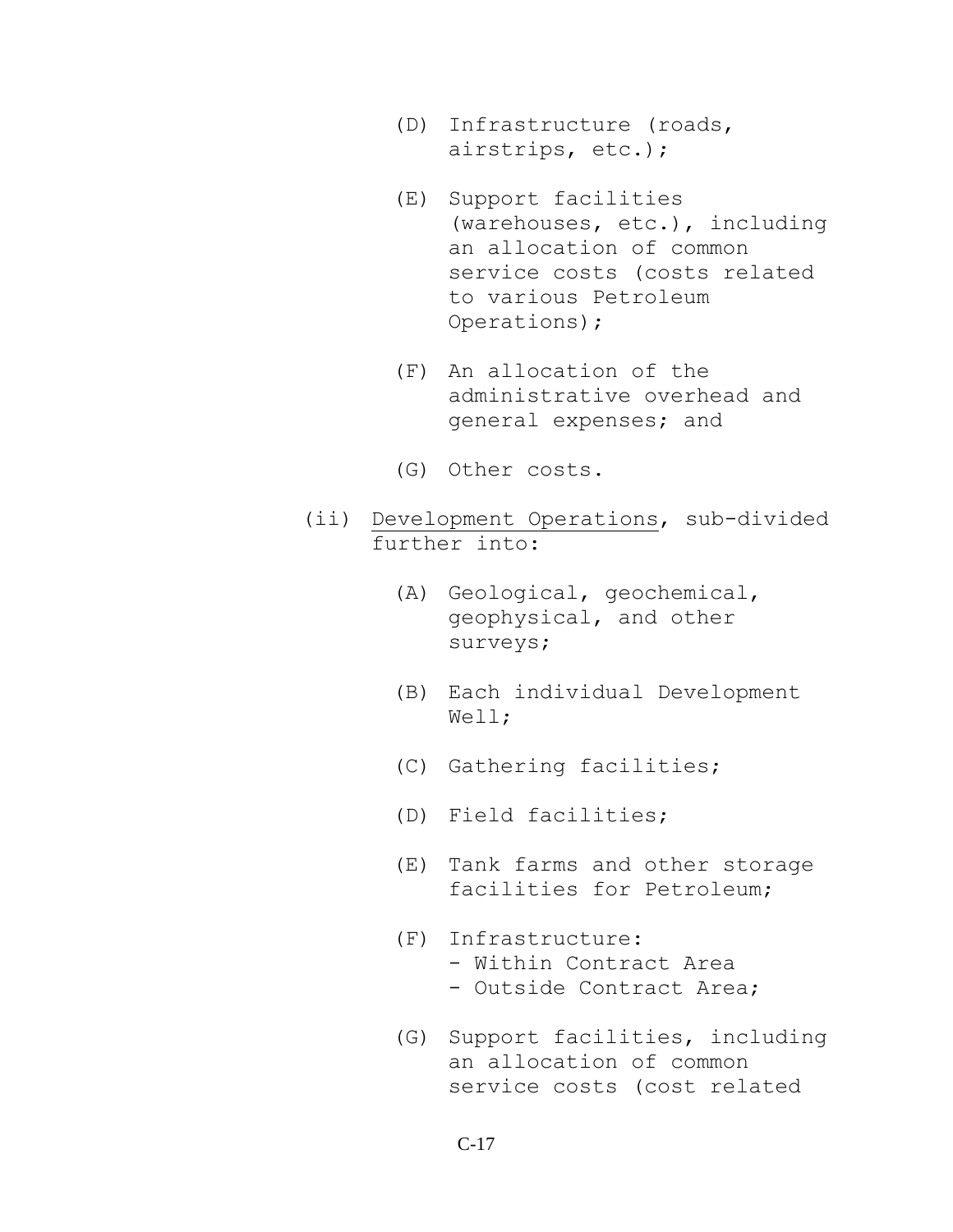to various Petroleum Operations);

- (H) An allocation of the administrative overhead and general expenses; and
- (I) Other Costs.
- (iii) Other Costs, Costs described in Article 2 but not included under 3.1 (b) (i) and (ii) above.
- (c) Costs shall be allocated to Crude Oil and to Natural Gas, where both are being produced and saved. The allocation shall be in accordance with the following principles:
	- (i) Where costs are exclusively related to either Crude Oil or Natural Gas, such costs shall be allocated completely to the respective hydrocarbon;
	- (ii) where costs can be attributed to both Crude Oil and Natural Gas, the costs shall be allocated pro-rata to the gross revenues earned from Crude Oil and Natural Gas in the Calendar Month in which these costs are being recovered or with the approval of the Minister on such other basis (in accordance with good practices in the international Petroleum industry.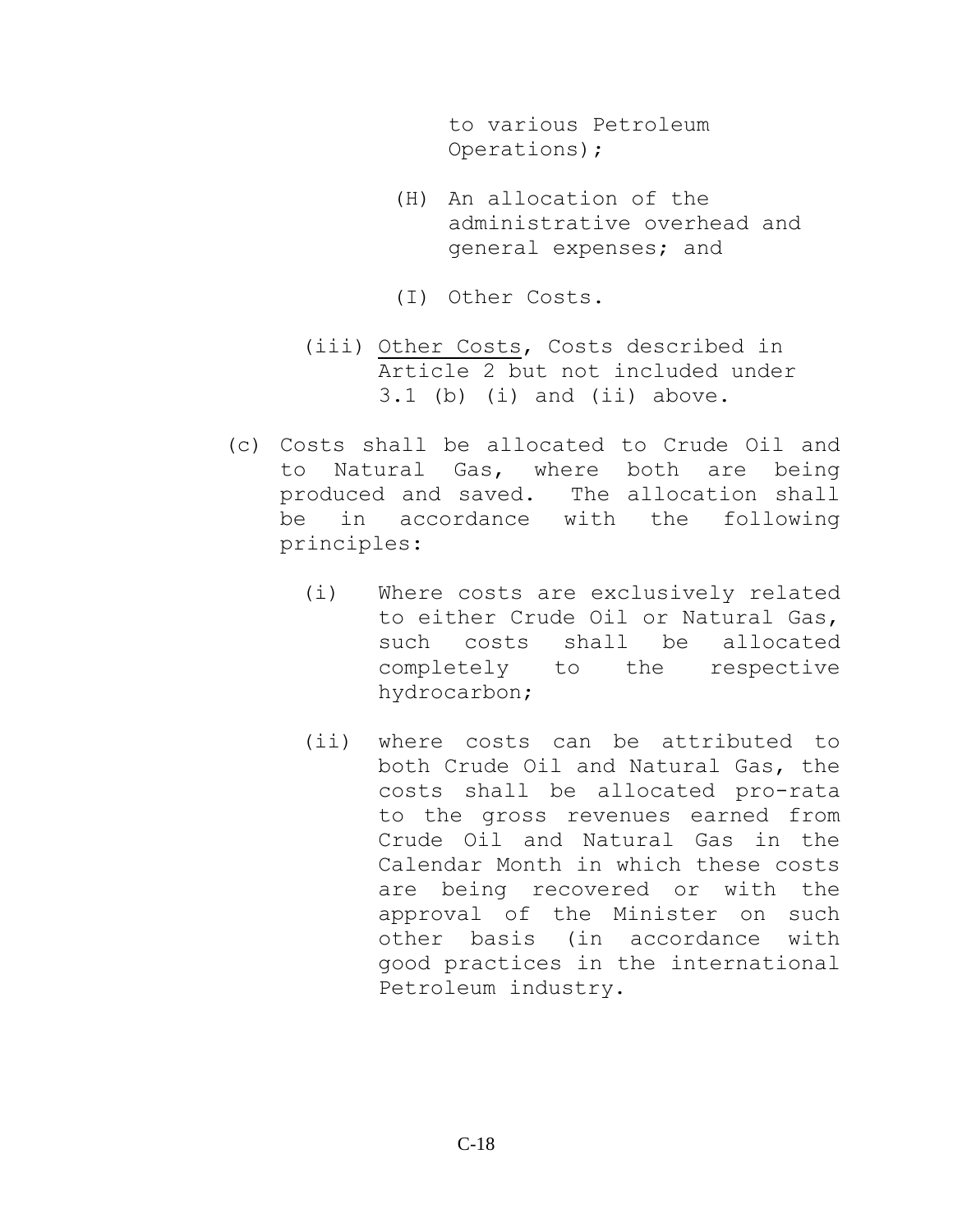#### **ARTICLE 4 VALUATION OF MATERIALS**

<span id="page-18-0"></span>4.1 Materials either charged to the accounts pursuant to Article 2 hereof or credited to the accounts pursuant to Article 5 hereof shall be valued in accordance with the principles of this Article.

## 4.2 Purchases

Material, equipment and supplies shall be purchased by Contractor directly from the supplier whenever practicable and in such event shall be charged at the price paid by Contractor after deduction of all discounts actually received.

### 4.3 Material Furnished by Contractor

Materials provided by Contractor from Contractor's Affiliate's stocks, whether or not within Trinidad and Tobago, at prices specified below:

(a) New Material (Condition "A")

New material transferred from Contractor's Affiliate's warehouses or other properties shall be priced at net cost provided that the cost of material supplied is no higher than prices in the Caribbean- Latin American region for material of similar quality, supplied on similar terms, prevailing at the time such material was supplied.

- (b) Used Material (Conditions "B" and "C")
	- (i) Material which is in sound and serviceable condition and is suitable for reuse without reconditioning shall be classified as Condition "B" and priced at Seventy-Five percent (75%) of allowable value of new material as defined in (a) above.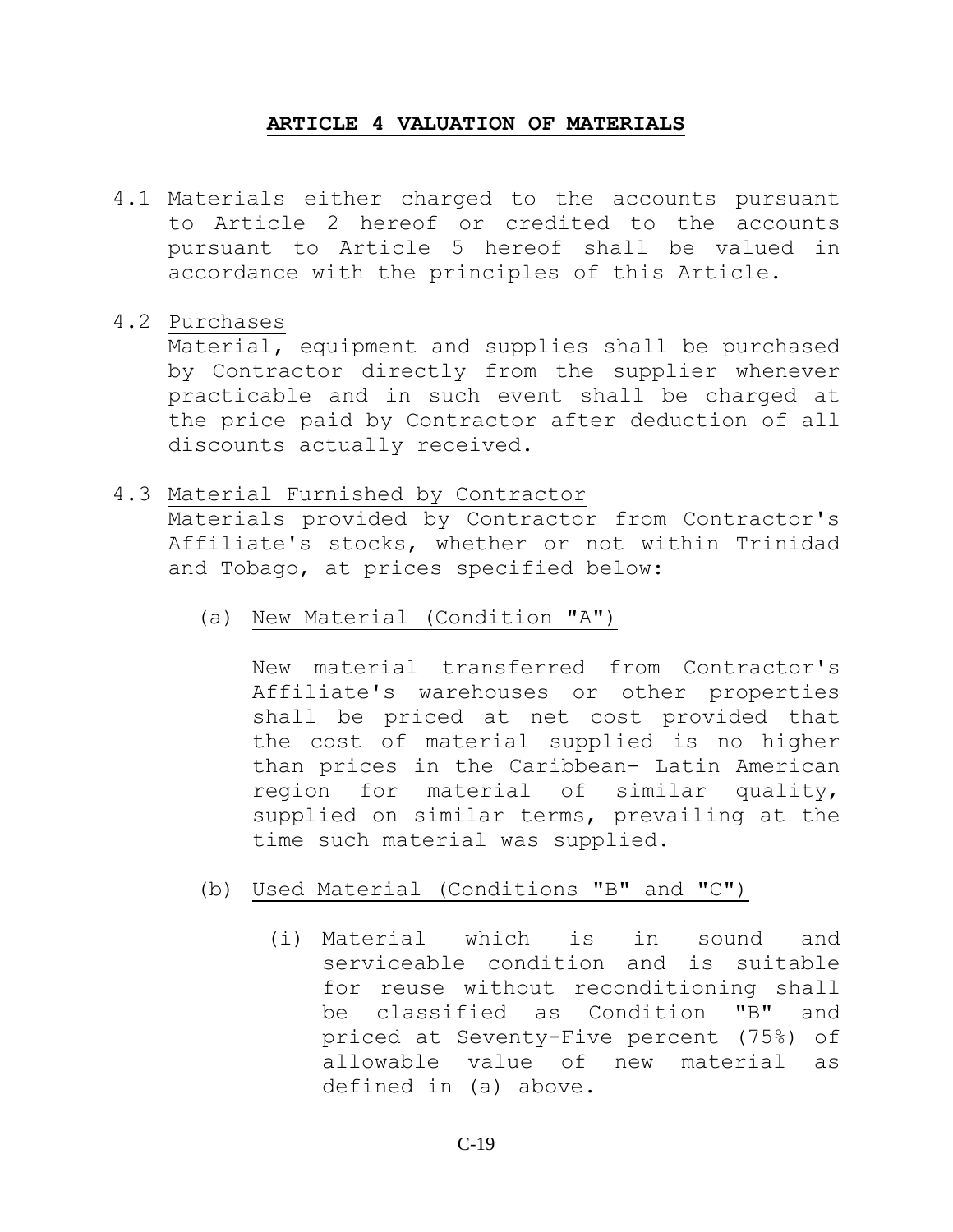- (ii) Material which cannot be classified as Condition "B" but which:
	- (A)After reconditioning will be further serviceable for original function; or
	- (B)is serviceable for original function but substantially not suitable for reconditioning shall be classified as Condition "C" and priced at Fifty percent (50%) of the allowable price of new material as defined in (a) above.

The cost of reconditioning shall be charged to the reconditioned material provided that the value of Condition "C" material plus the cost of reconditioning do not exceed the value of condition "B" material.

- (c) Material which cannot be classified as Condition "B" or "C" shall be priced at a value commensurate with its use.
- (d) Tanks, buildings and other equipment involving erection costs shall be charged at applicable, percentage of knocked down allowable new price.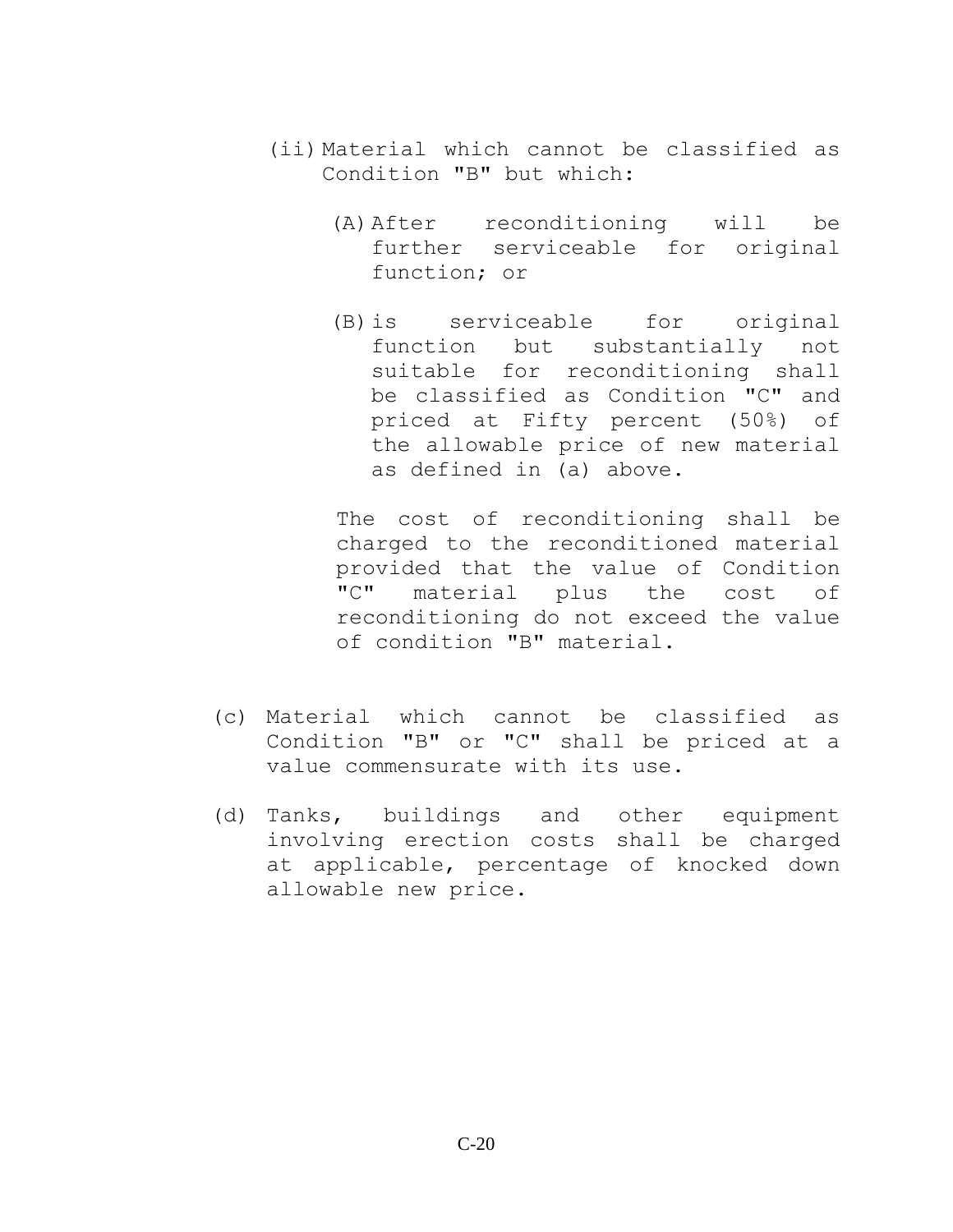#### **ARTICLE 5 RECEIPTS**

- <span id="page-20-0"></span>5.1 Credits in favour of the Contractor as a result of the Petroleum Operations or incidental thereto shall be credited to the respective accounts and be included as credits in the statement of expenditures. Such credits shall include the following transactions:
	- (a) Claims Recovery

The proceeds of any insurance or claim in connection with the Petroleum Operations or any assets charged to the accounts.

(b) Third Party Revenues

Revenues received from third parties for the use of property, assets, for the delivery of any services by the Contractor, or for any information or data.

## (c) Adjustments

Any discounts or adjustments received by the Contractor from the supplier/manufacturers or their agents in connection with goods purchased or defective equipment or materials, the costs of which were previously charged to the accounts.

### (d) Refunds

Rentals, refunds or other credits received by the Contractor, which apply to any charge which has been made to the accounts.

(e) Sale or Export of Materials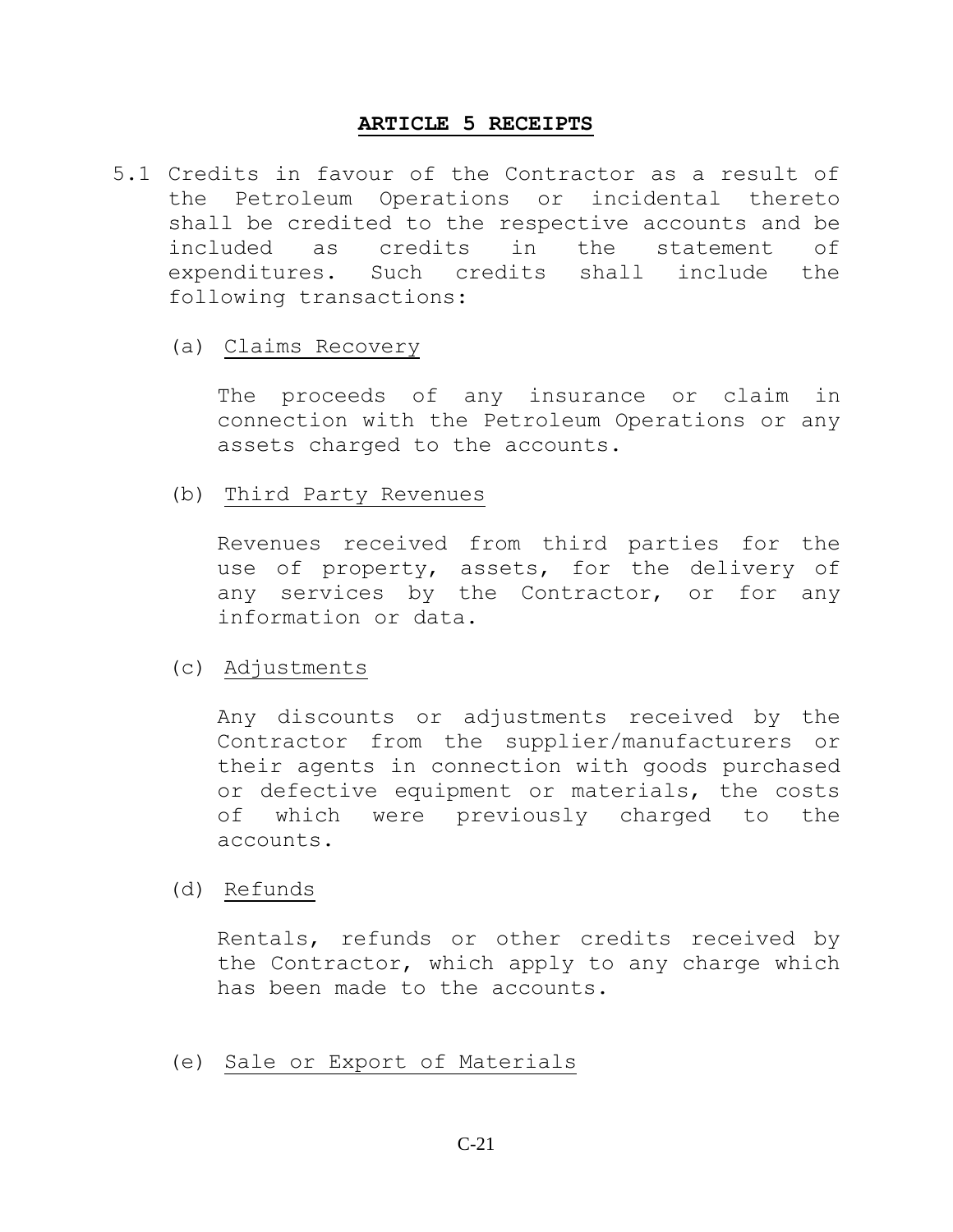In case Contractor sells or exports or transfers any material to Affiliates or other entities or persons, the value of such transfers shall be credited to the accounts, the costs of which were previously charged to the accounts. Such sale export or transfer shall not take place without the prior written consent of the Minister.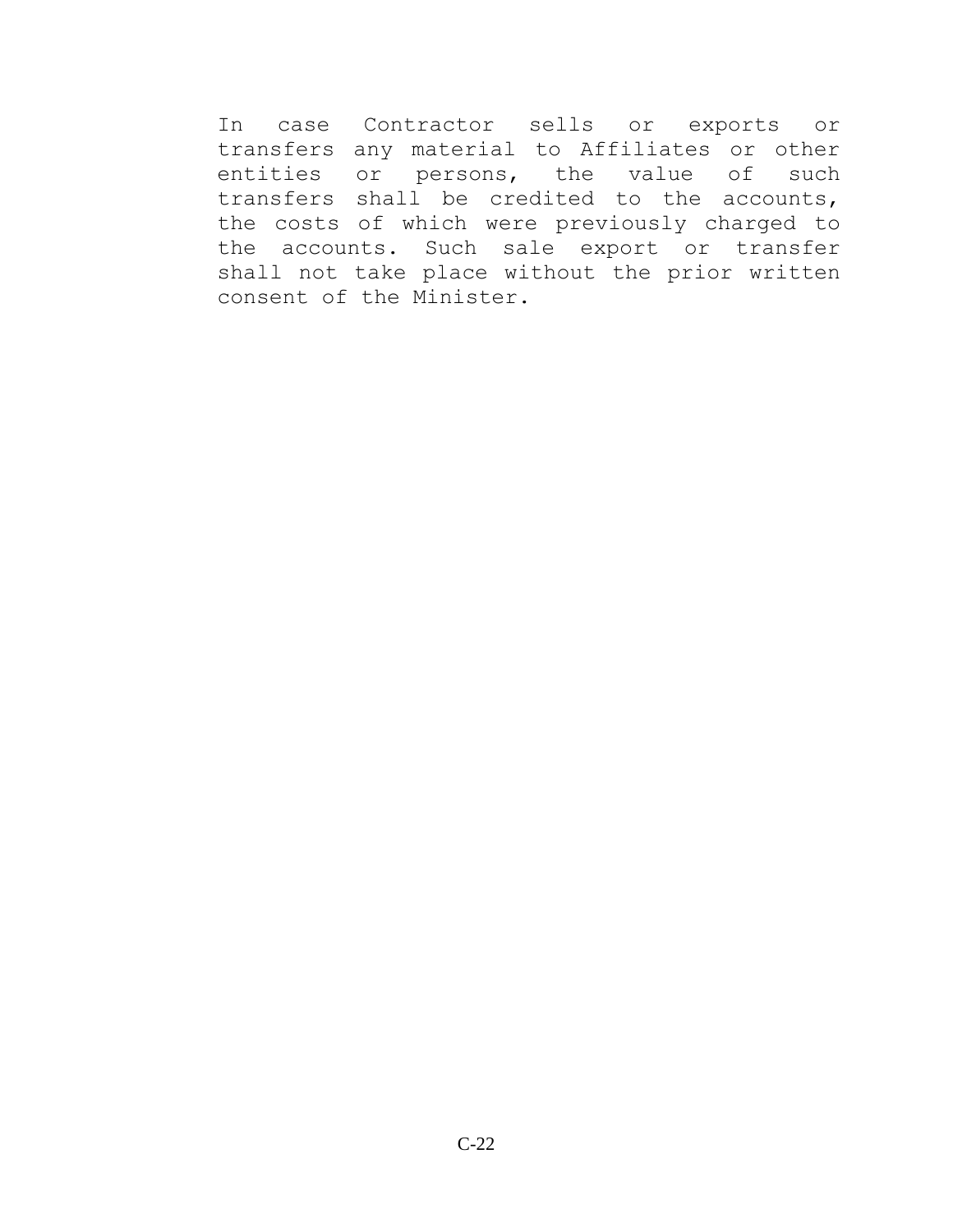#### **ARTICLE 6 NON-RECOVERABLE COSTS**

- <span id="page-22-0"></span>6.1 The following costs shall be non-recoverable for purpose of cost recovery under Article 18 of the Contract:
	- (a) interest on financing charges on investment in the Contract Area including interest payments or financing charges under a finance lease;
	- (b) Costs that are not reasonably justified with appropriate records which have been incorrectly accounted for (to the extent not corrected);
	- (c) Costs incurred before the Effective Date of the Contract;
	- (d) Costs of goods and services in excess of the Fair Market Value as provided for under Article 1.8.
	- (e) Charges for goods in excess of the amount allowed by Article 4 hereof and/or which the condition of the material does not tally with their prices;
	- (f) Costs incurred beyond the Measurement Point;
	- (g) Taxes or impositions of whatever nature except for any applicable:
		- (i) customs duties and other import charges paid in Trinidad and Tobago on Materials and equipment required for Petroleum Operations and;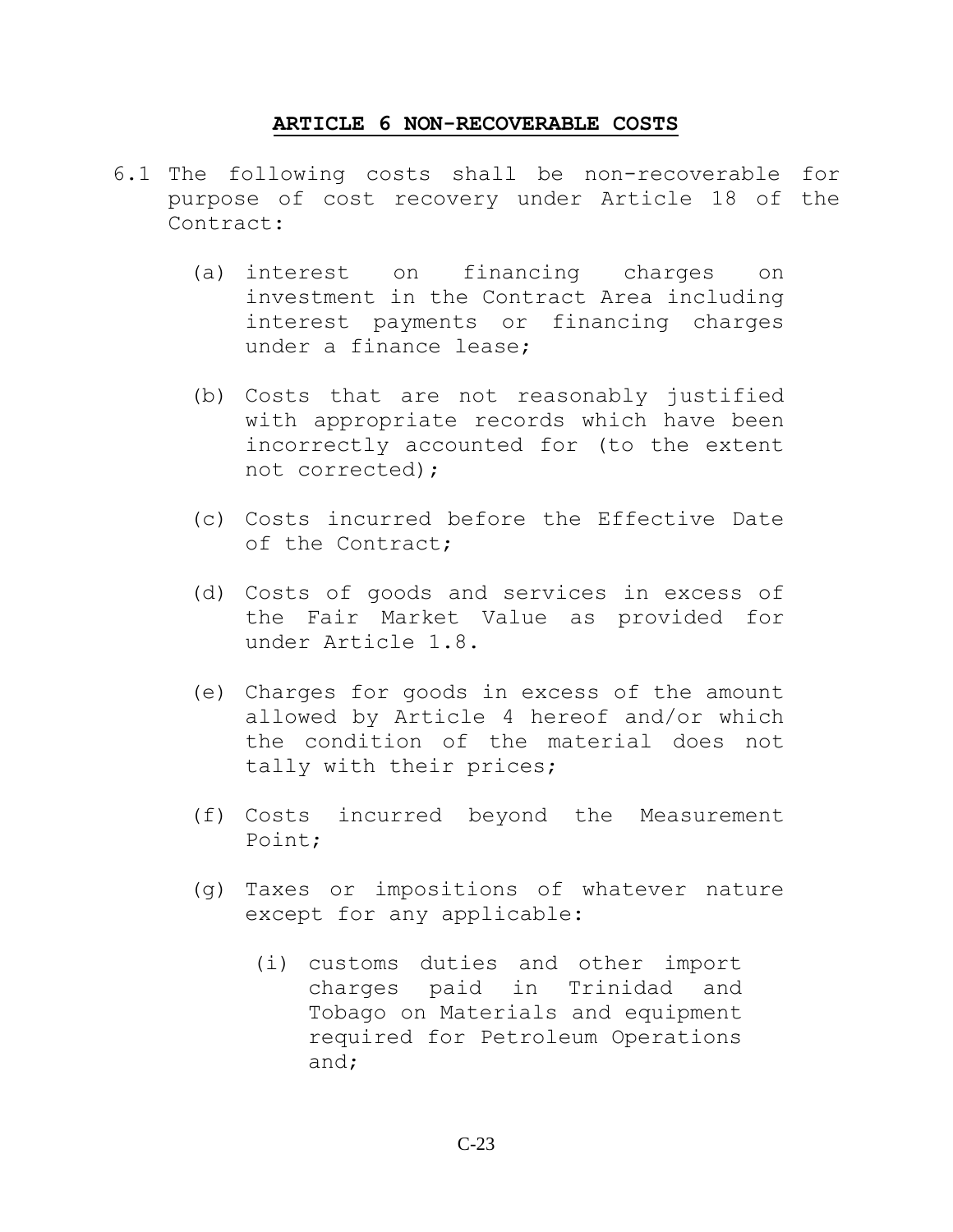- (ii) Employer taxes or contributions permitted as part of labour costs under Article 2.1(b) (v) paid in or outside of Trinidad and Tobago;
- (h) costs or expenses which gave rise to a tax liability, (e. g. withholding tax, insurance premium tax,PAYE, etc.), which tax liability has not been settled by the Contractor;
- (i) amounts paid as a holding fee under Article 16.3 of the Contract;
- (j) payments made in accordance with Article 21 of the Contract;
- (k) costs of expert determination or arbitration pursuant to Article 33 of the Contract;
- (l) fines and penalties imposed by any authority;
- (m) donations or contributions, unless previously approved by the Minister; and
- (n) Payments on claims arising out of losses covered by any insurance.
- (o) The costs incurred for managing any joint venture or partnership or other commercial arrangement among various Contractor Parties
- (p) Costs which could have been covered by insurance but are incurred for failure to insure where insurance would have constituted a good business practice.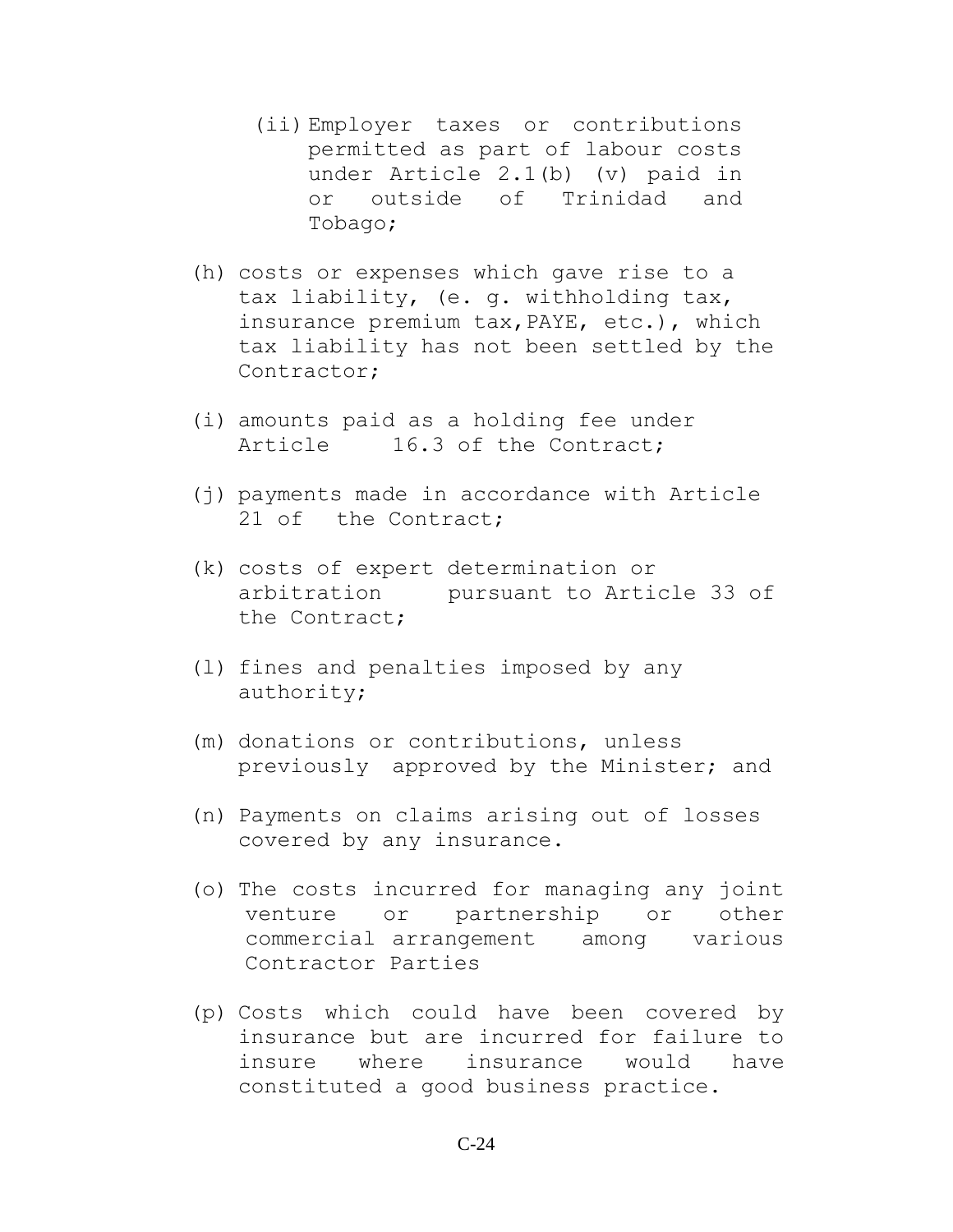(q) Transportation costs chargeable for employees and their families incurred as a result of a transfer from Trinidad and Tobago to a location other than the point of origin shall not be charged as a cost under the Contract.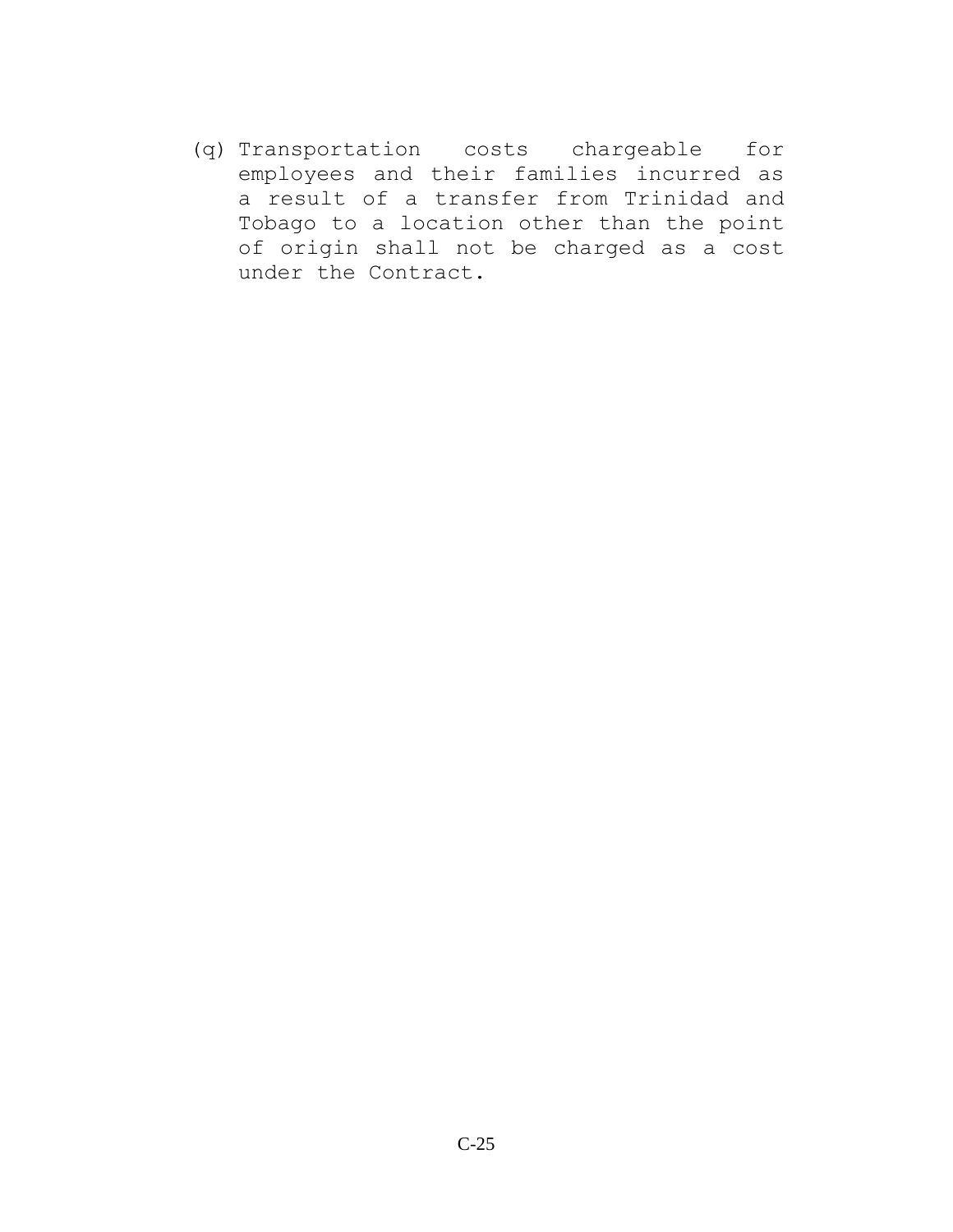## <span id="page-25-0"></span>**ARTICLE 7 INVENTORIES AND INVENTORY STATMENTS**

## 7.1 Periodic Inventories, Notice and Representation

- (a) At reasonable intervals as agreed between the Minister and Contractor, but in any event at least once during each Calendar Year and on termination of the Contract, inventories shall be taken by Contractor of all Materials and physical assets required for Petroleum Operations under this Contract.
- (b) Written notice of intention to take an inventory shall be given by Contractor to the Minister at least Thirty (30) days before any inventory is to begin so that the Minster may be represented when any inventory is taken.
- (c) Failure of the Minister to be represented at an inventory shall bind the Minister to accept the inventory taken by Contractor who shall, in that event, promptly furnish the Minister with a copy of all inventory documents.

## 7.2 Reconciliation and Adjustment of Inventories

Reconciliation of inventory shall be made by Contractor and the Minister, with a list of shortages and overages being jointly determined, and the inventory shall be accordingly adjusted by Contractor.

## 7.3 Inventory Statement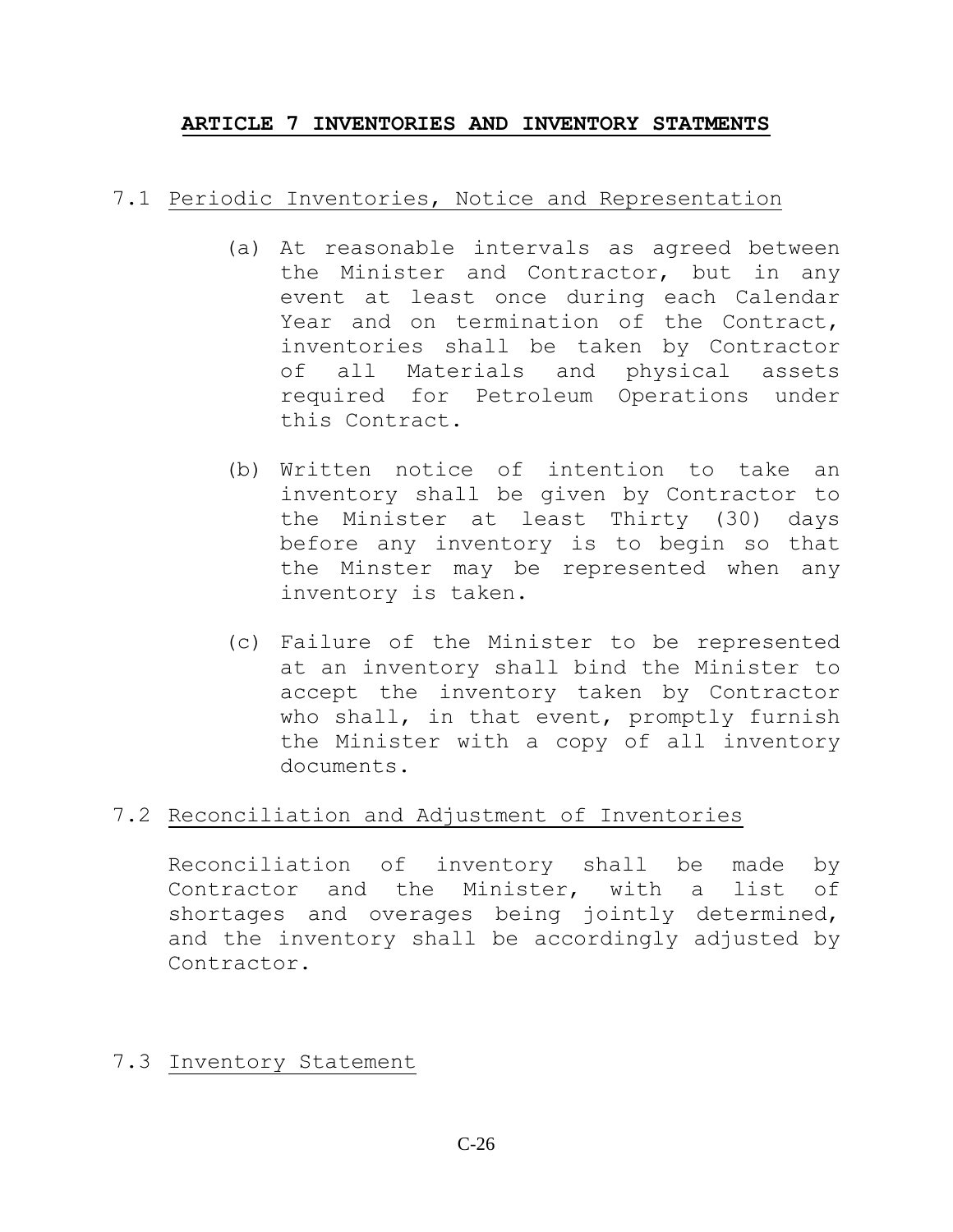- (a) Contractor shall maintain detailed records of property acquired for Petroleum Operations.
- (b) On a monthly basis, Contractor shall provide the Minister with an Inventory Statement containing:
	- (i) Description and codes of all controllable assets and Materials;
	- (ii) Amount charged to the accounts for each asset;
	- (iii) Date on which each asset was charged to the account; and
	- (iv) Whether the costs of such asset has been recovered pursuant to Article 18 of the Contract.

## 7.4 Identification

To the extent practicable, all assets shall be identified for easy inspection with the respective codes specified in the manuals prepared by Contractor under Article 1.6 hereof.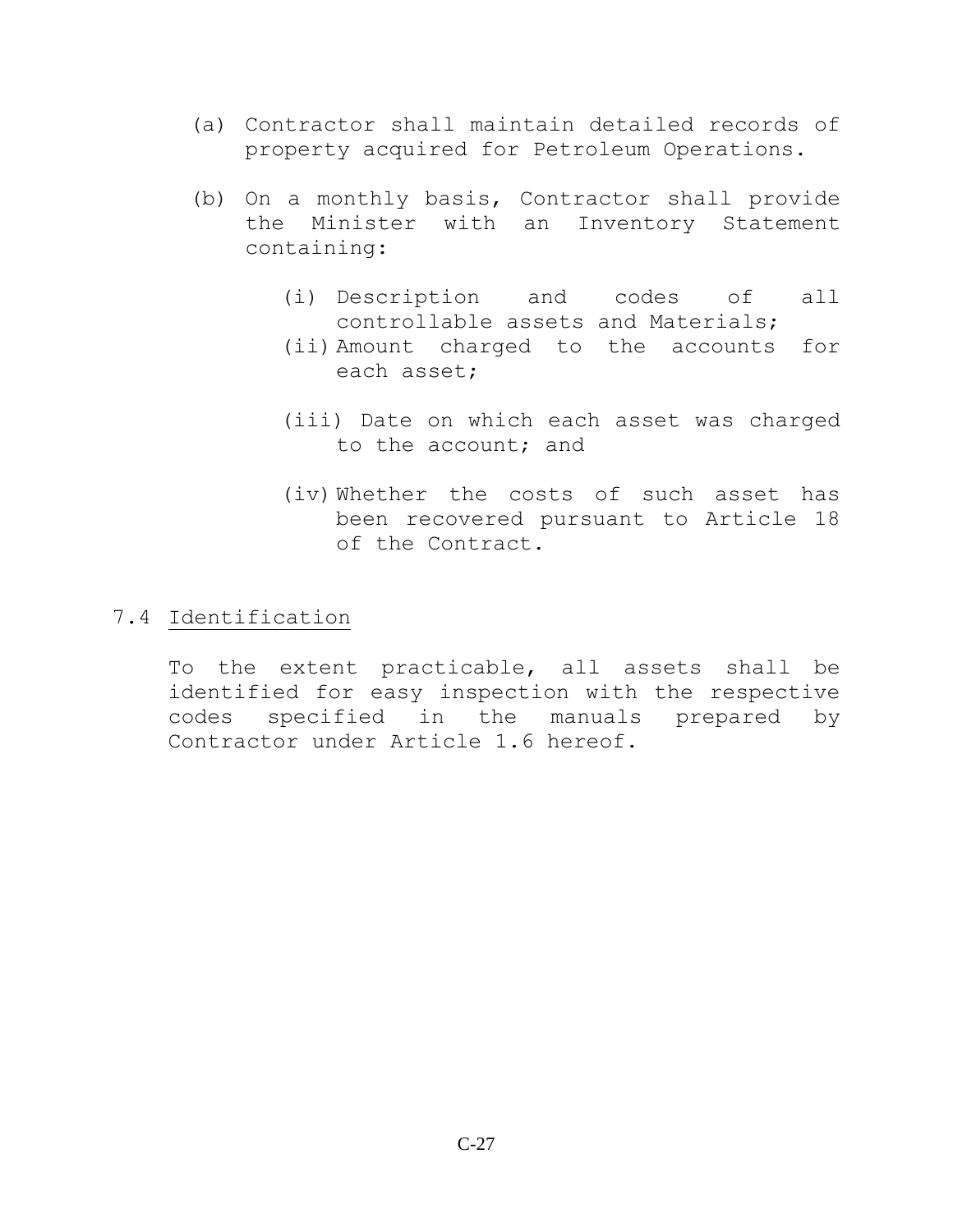#### **ARTICLE 8 PRODUCTION STATEMENT**

- <span id="page-27-0"></span>8.1 Contractor's Production Statement shall contain the following information and shall be prepared in accordance with the following principles:
	- (a) The production sharing shall be determined on the basis of all Petroleum produced and saved from the Contract Area and measured at the Measurement Point or Points during the respective Month in accordance with Article 18 of the Contract. The average daily production of Crude Oil, Condensates and Natural Gas by Fields for the purpose of applying the provisions of Article 18 of the Contract shall be determined by dividing the respective total measurements of Available Crude Oil and Available Natural Gas attributable to each Field for the Month by the number of days on which Crude Oil and/or Natural Gas was produced in such Month. Where different grades of Crude Oil, Condensates and/or Natural Gas are being delivered at the Measurement Point(s), the volumes, of each grade shall be determined separately. However, in the event that different grades of such Crude Oil, Condensates or Natural Gas are blended together for sale then the volume of such a blend shall prevail.
	- (b) The volumes of such grades of Crude Oil, Condensates and Natural Gas will be determined separately at the Measurement Point.
	- (c) The volumes of Crude Oil and Condensates shall be corrected for water and sediments, and shall be determined on the basis of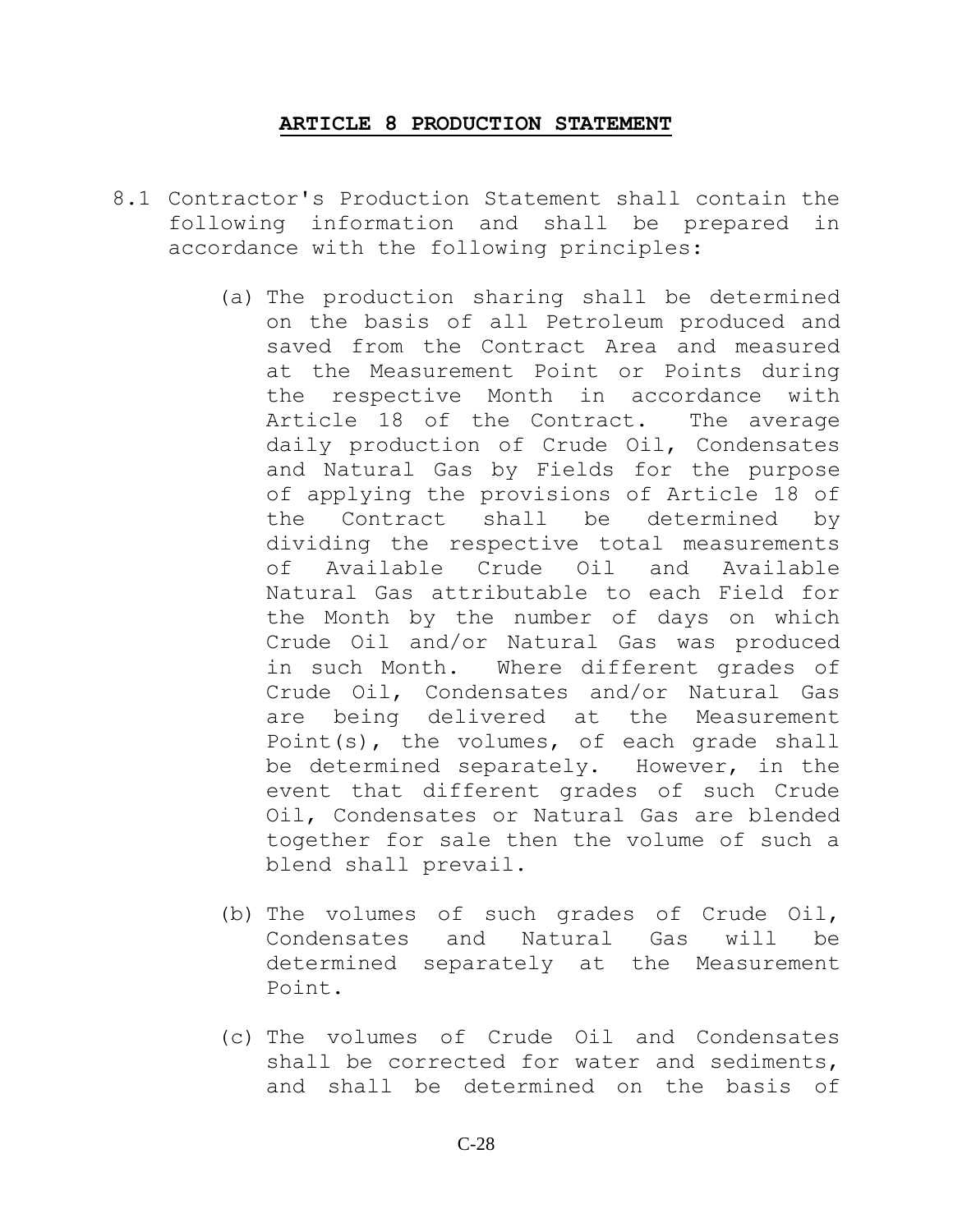standard temperatures and pressures (Sixty (60) degrees Fahrenheit and 14.7 p.s.i.a.). The gravity, sulphur content, and other quality indicators of the Crude Oil shall be determined and registered regularly.

(d) The volumes of Natural Gas shall be determined on the basis of standard temperatures and pressures (Sixty (60) degrees Fahrenheit and 14.7 p.s.i.a.). The energy content, sulphur content and other quality indicators of the Natural Gas shall be determined and registered regularly.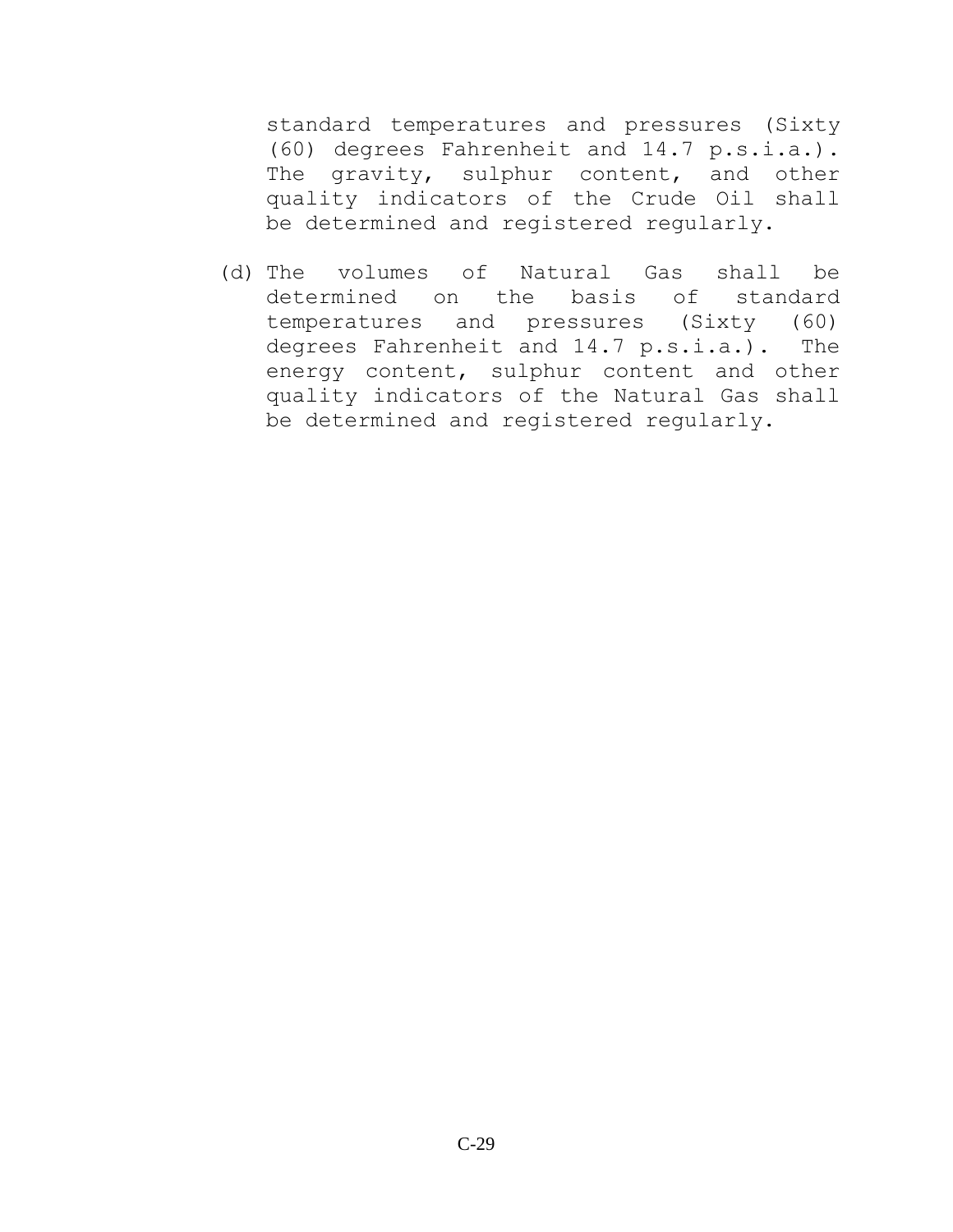### **ARTICLE 9 COST RECOVERY STATEMENT**

- <span id="page-29-0"></span>9.1 Contractor shall establish cost recovery accounts for Crude Oil and/or Natural Gas and shall, render to the Minister in electronic format as a component of the management information system, and not later than Twenty-Five (25) days after each Calendar Month a cost recovery statement containing the following information:
	- (a) Recoverable costs carried forward from the previous Calendar Month, if any;
	- (b) Recoverable costs incurred during the Calendar Month;
	- (c) Total recoverable costs for the Calendar Month;
	- (d) Quantity and value of Cost Recovery Crude Oil and/or Cost Recovery Natural Gas available to the Contractor during the Calendar Month;
	- (e) Amount of costs recovered from the applicable Cost Recovery Crude Oil and/or Cost Recovery Natural Gas account for the Calendar Month;
	- (f) Amount of recoverable costs carried into succeeding Calendar Month, if any; and
	- (g) Quantities of Crude Oil and/or Natural Gas allocated to Contractor and the Minister, respectively, during the Calendar Month as Cost Recovery Crude Oil, Cost Recovery Natural Gas, Profit Crude Oil and/or Profit Natural Gas.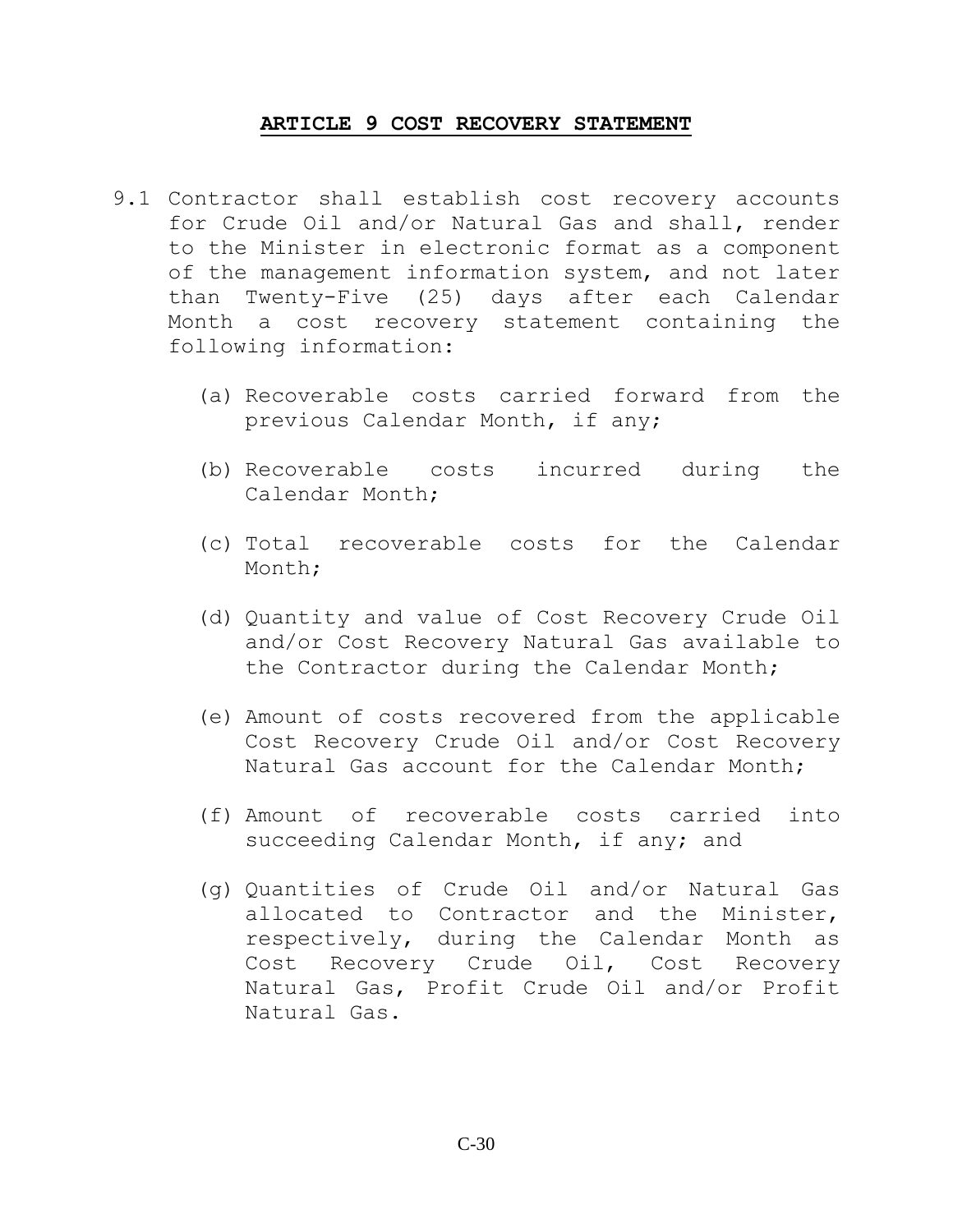#### **ARTICLE 10 STATEMENT OF EXPENDITURE**

- <span id="page-30-0"></span>10.1 Contractor shall maintain accounts of expenditures incurred in respect of Petroleum Operations under the Contact and shall, pursuant to Article 1.3 hereof, prepare and render to the Minister not later than Twenty-Five (25) days after each Calendar Quarter a statement of expenditure. This statement shall show the following:
	- (a) the expenditure contemplated for the budget year (Contract Year prior to Commercial Discovery and Calendar Year subsequent to Commercial Discovery), on the basis of the cost classification and cost centres as provided for in this Accounting Procedure;
	- (b) The expenditure (less credits) accrued during the Month in question;
	- (c) The cumulative expenditure (less credits) to date for the budget year under consideration;
	- (d) Modifications to the budget;
	- (e) The latest forecast of cumulative expenditure for year end; and
	- (f) Variations between budget forecast (as amended by sub-paragraph (d) hereof, where applicable) and latest forecast and reasonable explanations thereof.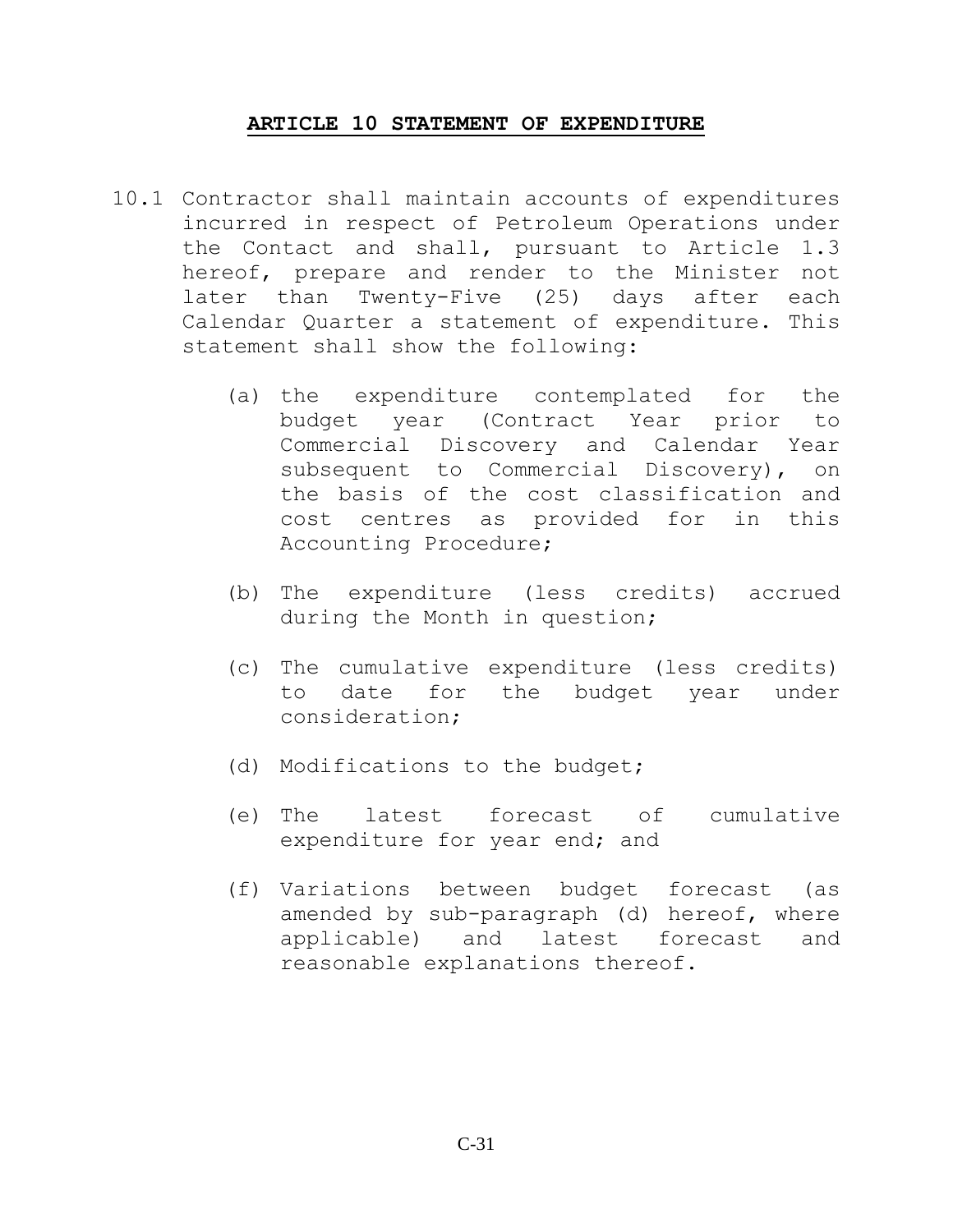### <span id="page-31-0"></span>**ARTICLE 11 CONTROL STATEMENTS AND OTHER ACCOUNTS**

### 11.1 Control Statements

Contractor shall prepare each Calendar Month a control statement showing the accumulated accounts of costs and revenues verified by the Minister in accordance with Article 17 of the Contract. The statement shall include information in respect of the following:

- (a) The total amount of recoverable costs;
- (b) The amount of costs recovered;
- (c)The amount of costs remaining to be recovered.
- (d)The total quantity and value of Cost Recovery Crude Oil and/or Cost Recovery Natural Gas allocated to the Contractor; and
- (e)The total quantity and value of Profit Crude Oil and/or Profit Natural Gas allocated to the Minister and the Contractor respectively under the Contract.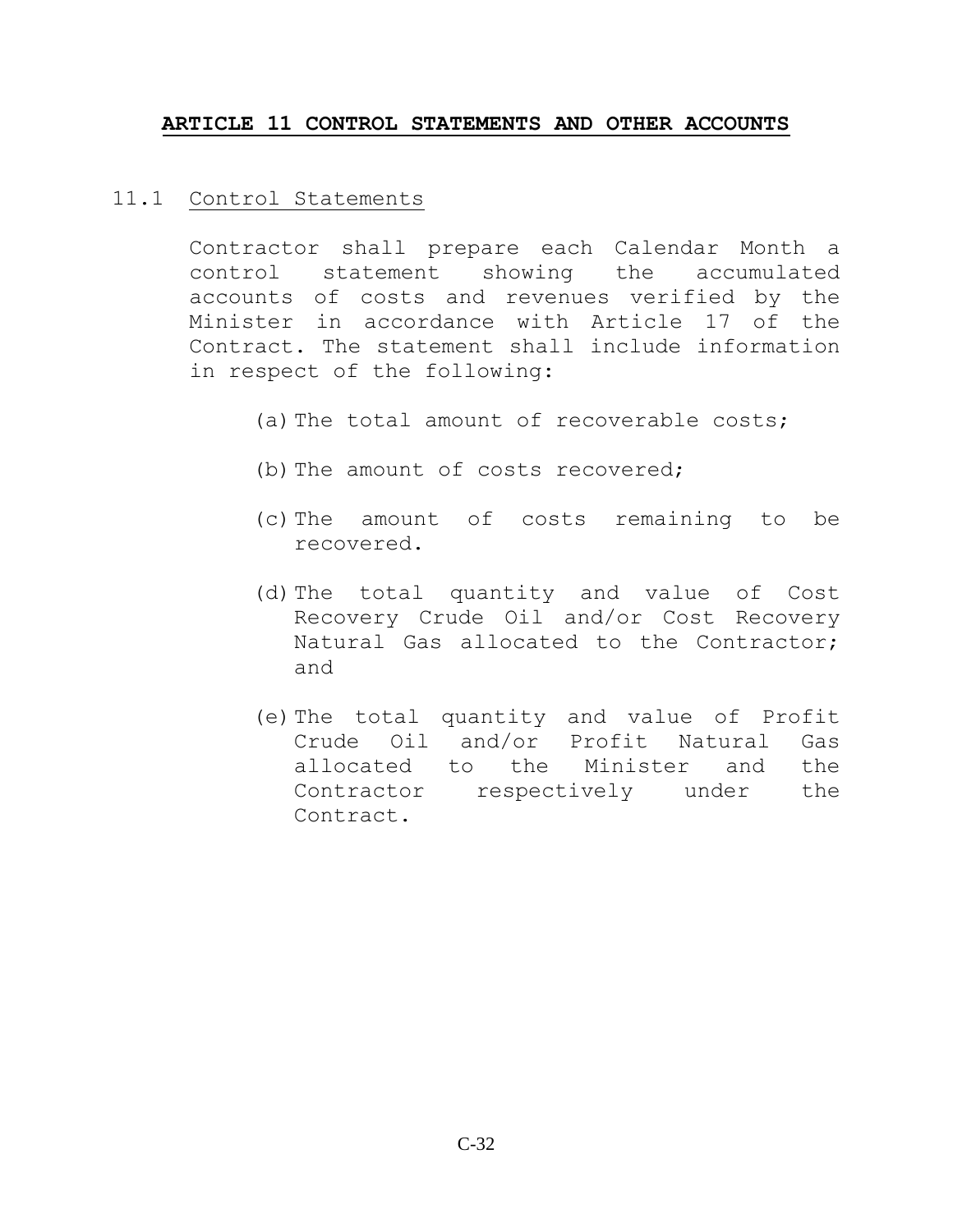#### **ARTICLE 12 STATEMENT OF LOCAL CONTENT**

- <span id="page-32-0"></span>12.1 Contractor shall maintain records to facilitate the determination of the Local Content of expenditures incurred in respect of Petroleum Operations. These records shall include supporting documentation certifying the cost of local materials, labour and services used and shall be subject to audit.
- 12.2 Contractor shall, pursuant to Article 1.3 hereof, prepare and render to the Minister not later than Twenty-Five (25) days after each Calendar Quarter a statement of Local Content.
- 12.3 The Statement of Local Content shall include but not be limited to the following categories:
	- (a) Payments made to Local Contractors who supply Local Goods and Local Services.
	- (b) Payments to Local Suppliers who supply Local Goods.
	- (c) Payments to Local Contractors and Local Suppliers for providing a service in the supply of non-local goods.
	- (d) Payments made to non- local contractors and suppliers who supply Local Goods.
	- (e) Payments of salaries, profits, dividends on shares and other tangibles paid to persons who are nationals of Trinidad and Tobago.
- 12.4 For the purpose of measurement, Local Content shall be comprised of all costs incurred as direct materials, direct sub-contracts, indirect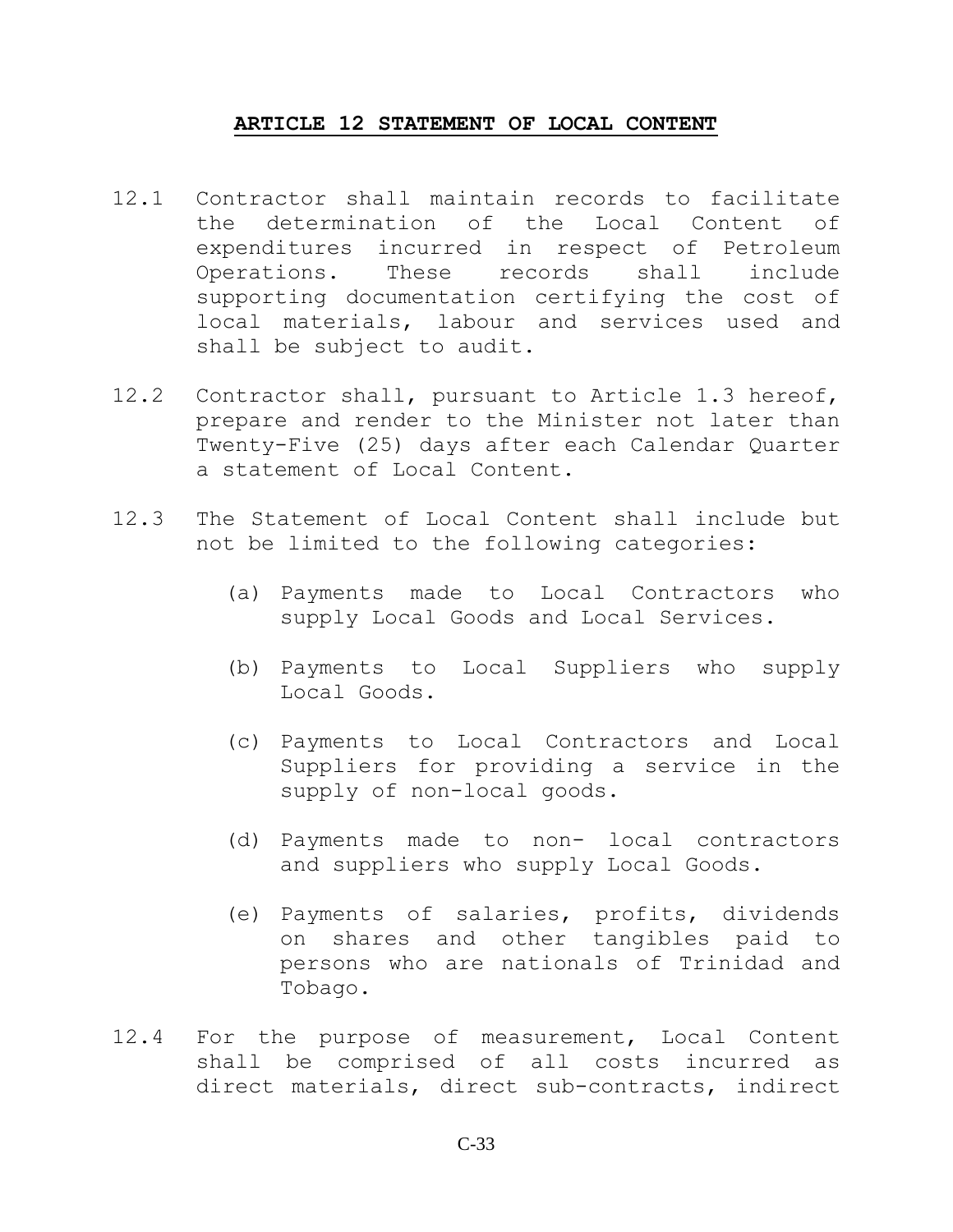materials, indirect subcontracts, construction management and other costs. Local Content shall not include any taxes or other statutory payments to government including payments made under this Contract.

- 12.5 The Contractor shall maximize to the satisfaction of the Minister the level of usage of Local goods and services, businesses, financing and the employment of nationals of Trinidad and Tobago. In this regard, the Contractor shall ensure that sub-contracts are sized, as far as it is economically feasible and practical to match the capability (time, finance and manpower) of local suppliers and shall manage the risk to allow their participation.
- 12.6 The Contractor shall provide the Minister at the beginning of each calendar year with a list of all projects to be undertaken as well as all goods and services that are required. The Minister and Contractor shall agree on a list of those projects and goods and services that is to be published in at least two local newspapers and on the Ministry's website.
- 12.7 All contracts are to be advertised and awarded in Trinidad and Tobago. The Contractor shall apply to Minister for prior approval where the circumstances warrant that any part of the tender process be conducted abroad.
- 12.8 The Contractor shall give preferential treatment to local suppliers by ensuring access to all tender invitations and by including high weighting on local value added in the tender evaluation criteria.
- 12.9 The Contractor shall give preference and assurance to local suppliers in respect of prompt payment for goods and services actually provided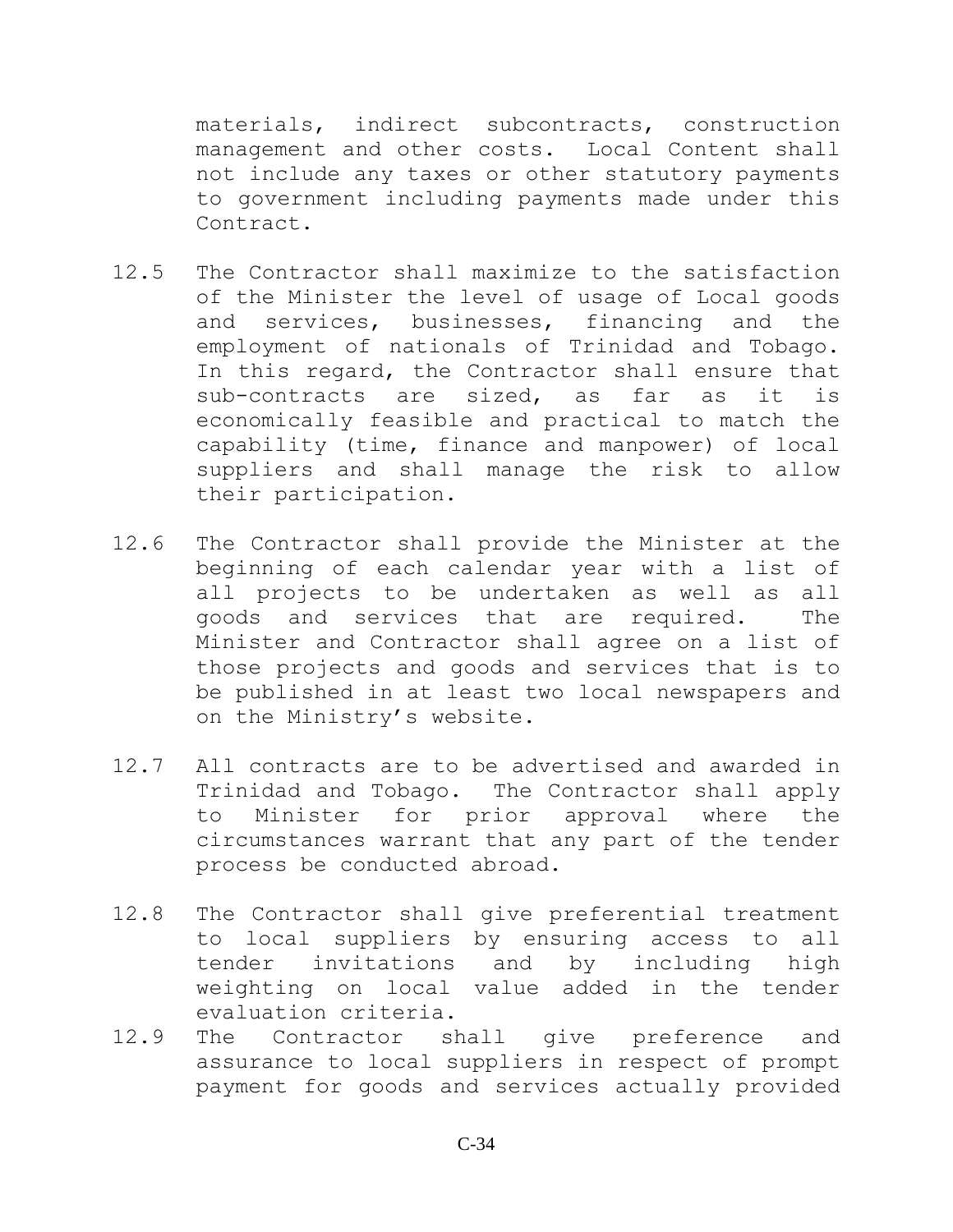to the Contractor and its sub-Contractors both foreign and local.

- 12.10 The Contractor shall ensure the development of people by imparting to nationals technology and business expertise in all areas of energy sector activity including but not limited to:
	- (a) Fabrication
	- (b) Information Technology support, including seismic data, acquisition, processing and interpretation support
	- (c) Operations and maintenance support
	- (d) Maritime services
	- (e) Business support services, including accounting, human resource services, consulting, marketing and contract negotiations
	- (f) Financing
	- (g) Trading

12.11 The Contractor shall ensure that nationals are selected and trained consistent with Contractor's performance standards in relation to activities referred at 12.10.

- 12.12 The Contractor shall ensure that the development of people in key areas allow nationals to take more value-added, analytical and decision making roles in areas:
	- (a) of a technical or professional nature including general management, design engineering, project management, seismic data processing, human resource development, legal and;
	- (b) business strategic skills including leadership, business development,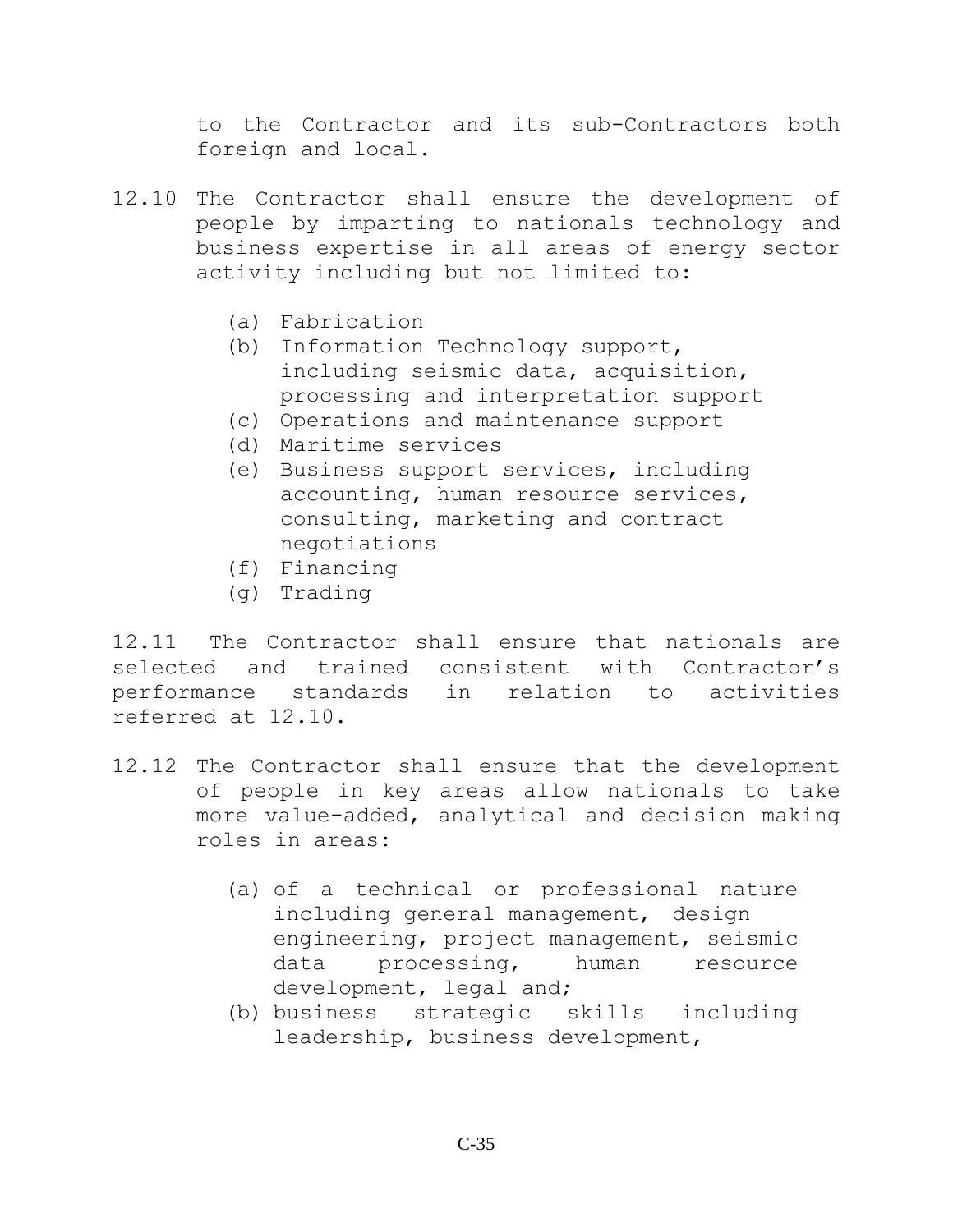commercial, analytical, negotiating, strategy development and trading know how and acumen.

- 12.13 The Contractor shall, pursuant to Article 12 hereof, prepare and submit to the Minister not later than Twenty-Five (25) days after each Calendar Quarter, a Monthly and Year to Date Statement of Local Content.
- 12.14 The Statement of Local Content shall include but not be limited to the following categories:

Payments made to

- (a)Local Contractors who supply Local Goods and Local Services.
- (b)Local Suppliers other than Contractors who supply Local Goods.
- (c)Local Sub-Contractors and local Suppliers who supply foreign goods.
- (d)Foreign Contractors and suppliers who supply Local Goods.
- (e)Foreign Contractors and suppliers who provide foreign goods and services.
- (f)Payment of salaries, wages, profits, dividends on shares and other tangibles to persons who are nationals of Trinidad and Tobago.
- (g)Statement on the development of people outlining the level of promotion of nationals in the key areas identified in Article 12.11.
- (h) The CIF of all foreign goods to be listed in the statement of local content.
- 12.15 The Contractor shall maintain records to facilitate the determination of the Local Content of expenditure incurred in respect of Petroleum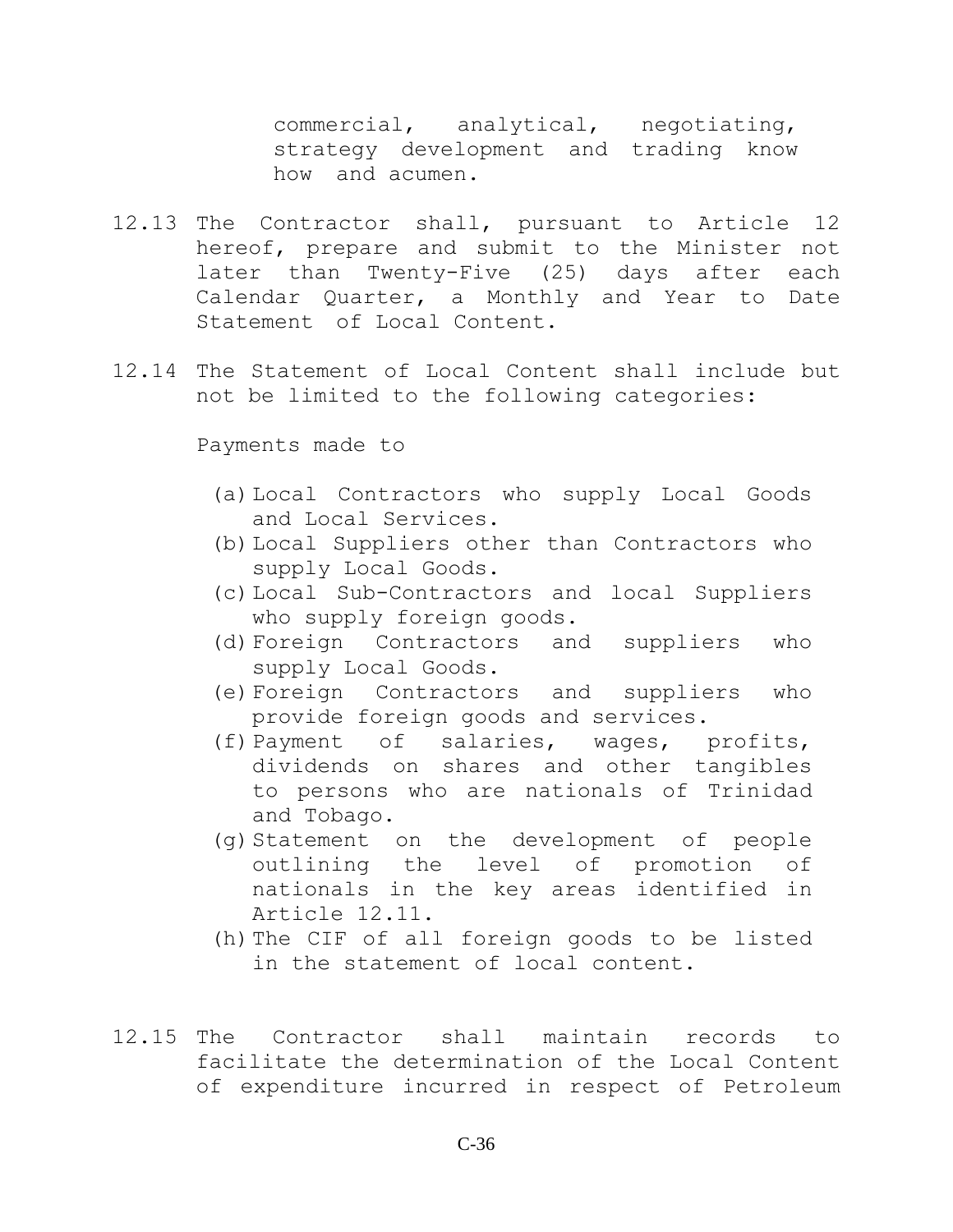Operations. These records shall include supporting documentation certifying the cost of local materials, labour and services used and shall be subject to audit by the Minister.

12.16 For the purposes of this order the following definitions shall apply:

> "Local Contractor or Local Supplier" means a person, firm or entity performing works, services and/or supplying goods and materials to the Contractor, whether as a Sub-contractor or otherwise, whose business enterprise is incorporated or otherwise organised under the laws of Trinidad and Tobago and whose principal place of business is in Trinidad and Tobago

> "Local Goods" means materials and/or equipment mined, grown or produced in Trinidad and Tobago, whether through manufacturing, processing or assembly. An article, which is produced by manufacturing, processing or assembly, must differ substantially in its basic characteristics, purpose or utility from any of its imported components. Manufactured goods would be considered to be of local origin if the cost of the local materials, labour and services used to produce the item constitute not less than Fifty (50) percent of the cost of the finished product.

> "Local Services" means works or services performed or supplied by a Local Contractor or Local Supplier.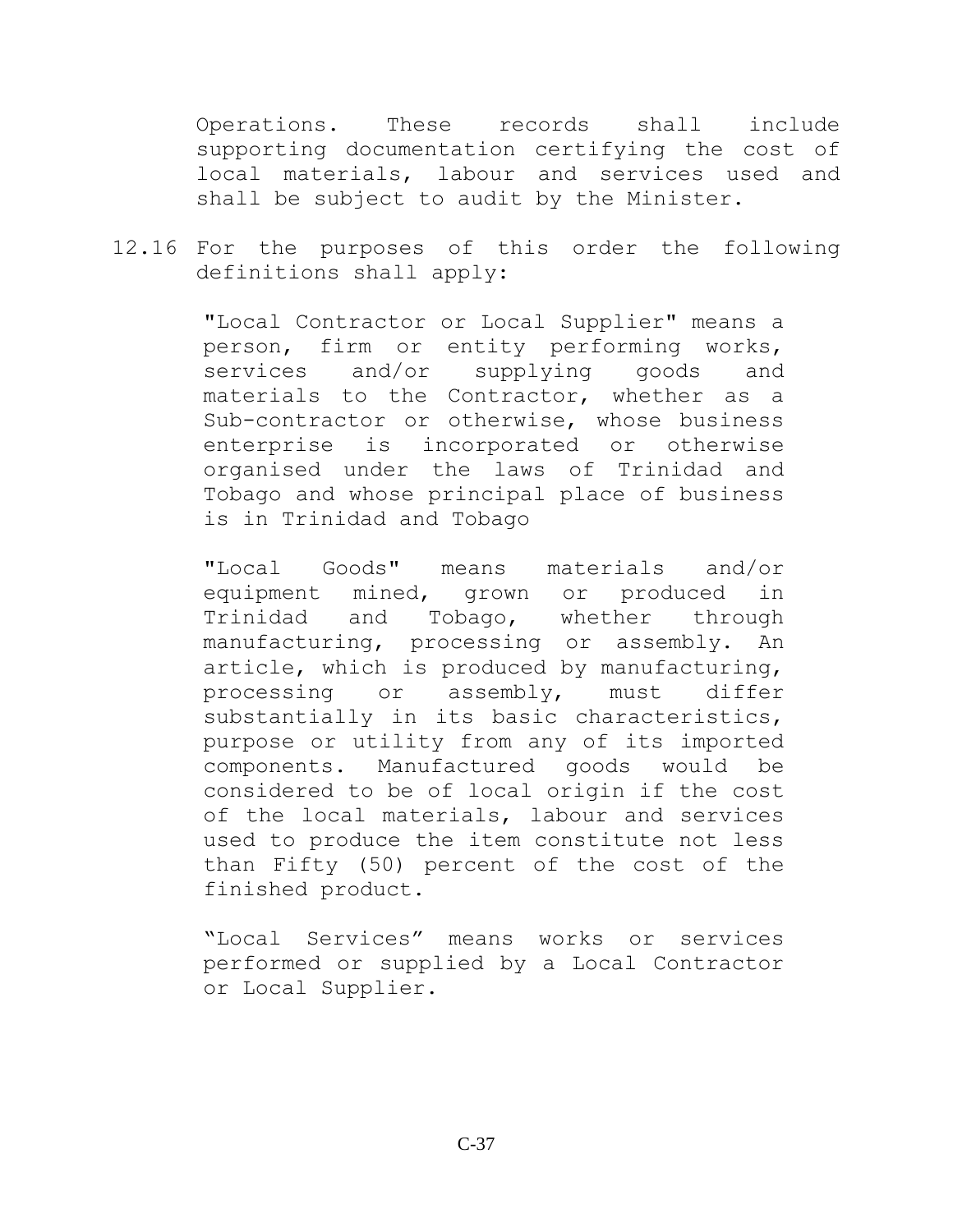#### **ARTICLE 13 TAX COMPUTATION**

<span id="page-37-0"></span>Any Trinidad and Tobago income tax paid by the Minister on Contractor's behalf shall constitute additional income to Contractor. This additional income is included in "Contractor's Taxable Income" subject to Trinidad and Tobago income tax.

"Contractor's Taxable Income," as determined in Article 21 of the Contract, less the amount equal to Contractor's Trinidad and Tobago income tax, shall be "Contractor's Provisional Income." The "Gross-up Value" is an amount added to "Contractor's Provisional Income" to give "Contractor's Taxable Income" and is equal to the Contractor's Trinidad and Tobago income taxes.

Therefore,

Contractor's Taxable Income = Contractor's Provisional Income (C.P.I) plus Gross-up Value and

Gross-up Value = Contractor's Trinidad and Tobago income tax on taxable income.

Gross-up Value = Trinidad and Tobago Income Tax Rate x Contractor's Taxable Income.

Gross-up Value = C.P.I x Trinidad and Tobago Income Tax Rate 1 - Trinidad and Tobago Income Tax Rate

Where the Tax Rate is expressed as a decimal.

The above computations are illustrated by the following numerical example. Assuming that the "Contractor's Provisional Income" is 1000 and the Trinidad and Tobago